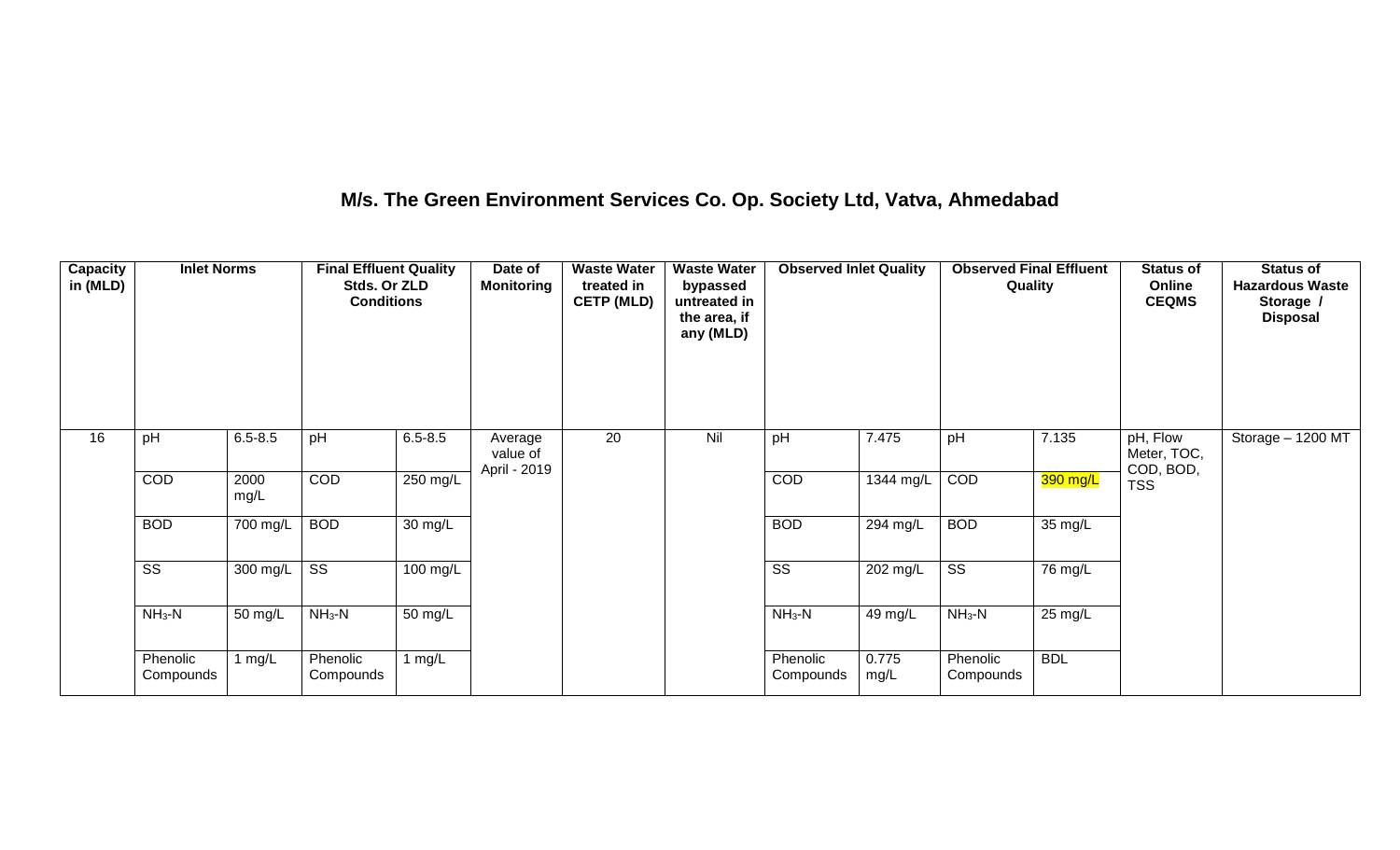## **M/s. Odhav Enviro Project Ltd., Odhav, Ahmedabad**

| Capacity<br>in (MLD) | <b>Inlet Norms</b>     |                    | <b>Final Effluent Quality</b><br>Stds. Or ZLD<br><b>Conditions</b> |                      | Date of<br><b>Monitoring</b>        | <b>Waste Water</b><br>treated in<br><b>CETP (MLD)</b> | <b>Waste Water</b><br>bypassed<br>untreated in<br>the area, if<br>any (MLD) | <b>Observed Inlet Quality</b> |             | <b>Observed Final Effluent</b><br>Quality |                      | <b>Status of</b><br>Online<br><b>CEQMS</b>   | <b>Status of</b><br><b>Hazardous Waste</b><br>Storage /<br><b>Disposal</b> |
|----------------------|------------------------|--------------------|--------------------------------------------------------------------|----------------------|-------------------------------------|-------------------------------------------------------|-----------------------------------------------------------------------------|-------------------------------|-------------|-------------------------------------------|----------------------|----------------------------------------------|----------------------------------------------------------------------------|
| 1.6                  | pH                     | $6.5 - 8.5$        | pH                                                                 | $6.5 - 8.5$          | Average<br>value of<br>April - 2019 | 1.00                                                  | Nil                                                                         | pH                            | 7.81        | pH                                        | 7.71                 | Flow meter at<br>inlet & outlet,<br>COD, pH, | Storage - 45 MT                                                            |
|                      | COD                    | 2000<br>mg/L       | COD                                                                | $250 \text{ mg/L}$   |                                     |                                                       |                                                                             | COD                           | $489$ mg/L  | COD                                       | 391 mg/L             | TSS, BOD                                     |                                                                            |
|                      | <b>BOD</b>             | 700 mg/L           | <b>BOD</b>                                                         | 30 mg/L              |                                     |                                                       |                                                                             | <b>BOD</b>                    | 77 mg/L     | <b>BOD</b>                                | 33 mg/L              |                                              |                                                                            |
|                      | $\overline{\text{ss}}$ | $300 \text{ mg/L}$ | $\overline{\text{ss}}$                                             | $100 \text{ mg/L}$   |                                     |                                                       |                                                                             | $\overline{\text{ss}}$        | $192$ mg/L  | $\overline{\text{ss}}$                    | 68 mg/L              |                                              |                                                                            |
|                      | $NH3-N$                | 50 mg/L            | $NH3-N$                                                            | $\overline{50}$ mg/L |                                     |                                                       |                                                                             | $NH3-N$                       | 28 mg/L     | $NH3-N$                                   | $29 \,\mathrm{mg/L}$ |                                              |                                                                            |
|                      | Phenolic<br>Compounds  | 1 mg/L             | Phenolic<br>Compounds                                              | 1 $mg/L$             |                                     |                                                       |                                                                             | Phenolic<br>Compounds         | $0.18$ mg/L | Phenolic<br>Compounds                     | $0.39$ mg/L          |                                              |                                                                            |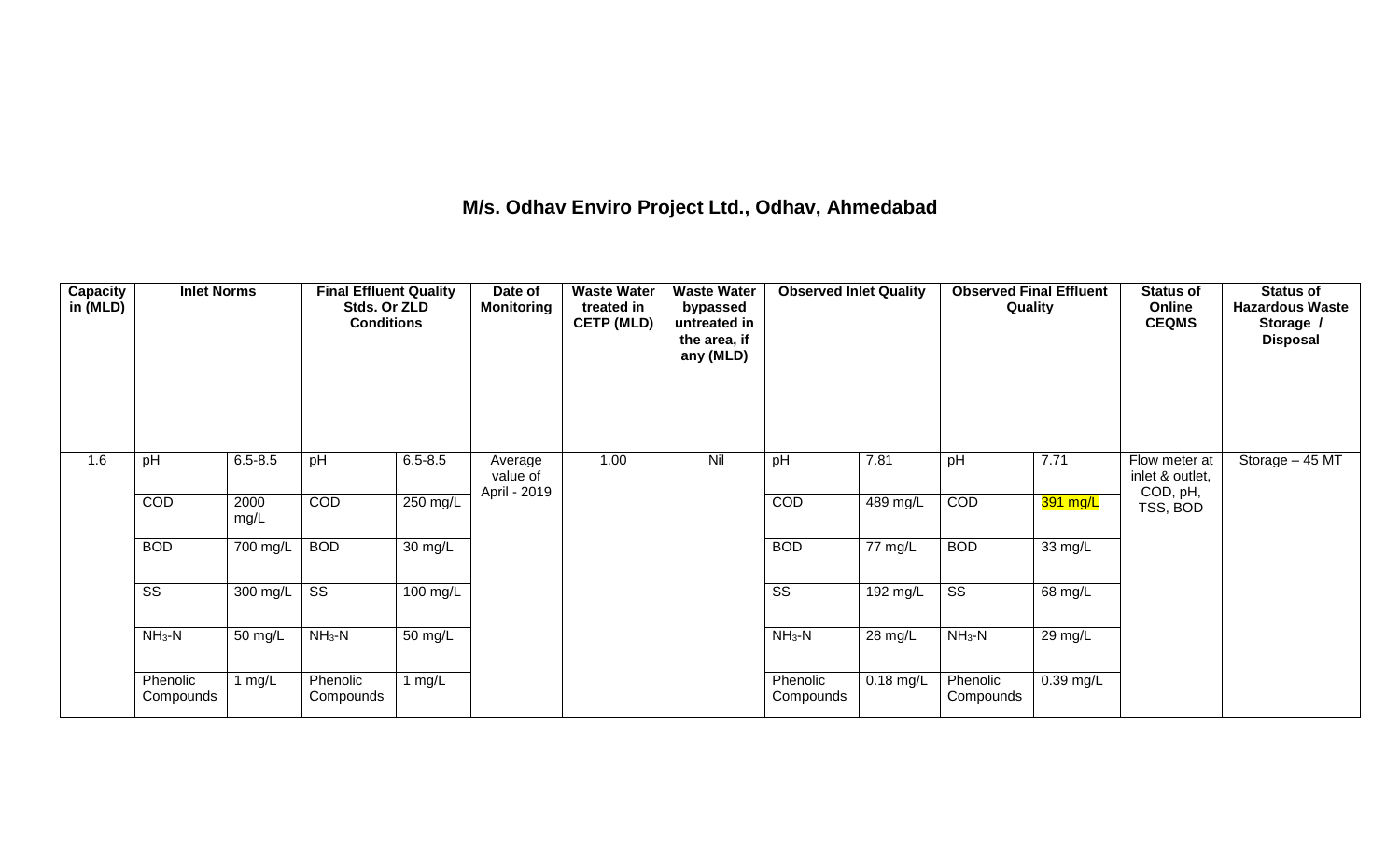## **M/s. Gujarat Vepari Maha Mandal Sahkari Udhyogik Vasahat Ltd, Ahmedabad**

| <b>Capacity</b><br>in (MLD) | <b>Inlet Norms</b>     |                  | <b>Final Effluent Quality</b><br>Stds. Or ZLD<br><b>Conditions</b> |             | Date of<br><b>Monitoring</b>        | <b>Waste Water</b><br>treated in<br><b>CETP (MLD)</b> | <b>Waste Water</b><br>bypassed<br>untreated in<br>the area, if<br>any (MLD) | <b>Observed Inlet Quality</b> |            | <b>Observed Final Effluent</b><br>Quality |            | <b>Status of</b><br>Online<br><b>CEQMS</b> | <b>Status of</b><br><b>Hazardous Waste</b><br>Storage /<br><b>Disposal</b> |
|-----------------------------|------------------------|------------------|--------------------------------------------------------------------|-------------|-------------------------------------|-------------------------------------------------------|-----------------------------------------------------------------------------|-------------------------------|------------|-------------------------------------------|------------|--------------------------------------------|----------------------------------------------------------------------------|
| 1.00                        | pH                     | $6.5 - 8.5$      | pH                                                                 | $6.5 - 8.5$ | Average<br>value of<br>April - 2019 | 0.60                                                  | Nil                                                                         | pH                            | 3.71       | pH                                        | 5.69       | <b>Flow Meter</b>                          | Storage - 170 MT<br>Disposal - 30 MT                                       |
|                             | COD                    | 2000<br>mg/L     | COD                                                                | 250 mg/L    |                                     |                                                       |                                                                             | COD                           | 529 mg/L   | COD                                       | 136 mg/L   |                                            |                                                                            |
|                             | <b>BOD</b>             | 700 mg/L         | <b>BOD</b>                                                         | 30 mg/L     |                                     |                                                       |                                                                             | <b>BOD</b>                    | 190 mg/L   | <b>BOD</b>                                | 18 mg/L    |                                            |                                                                            |
|                             | $\overline{\text{ss}}$ | 300 mg/L $\vert$ | $\overline{\text{ss}}$                                             | $100$ mg/L  |                                     |                                                       |                                                                             | $\overline{\text{ss}}$        | 1000 mg/L  | $\overline{\text{ss}}$                    | $144$ mg/L |                                            |                                                                            |
|                             | $NH3-N$                | 50 mg/L          | $NH3-N$                                                            | 50 mg/L     |                                     |                                                       |                                                                             | $NH3-N$                       | 118 mg/L   | $NH3-N$                                   | 54 mg/L    |                                            |                                                                            |
|                             | Phenolic<br>Compounds  | 1 $mg/L$         | Phenolic<br>Compounds                                              | 1 mg/L      |                                     |                                                       |                                                                             | Phenolic<br>Compounds         | <b>BDL</b> | Phenolic<br>Compounds                     | <b>BDL</b> |                                            |                                                                            |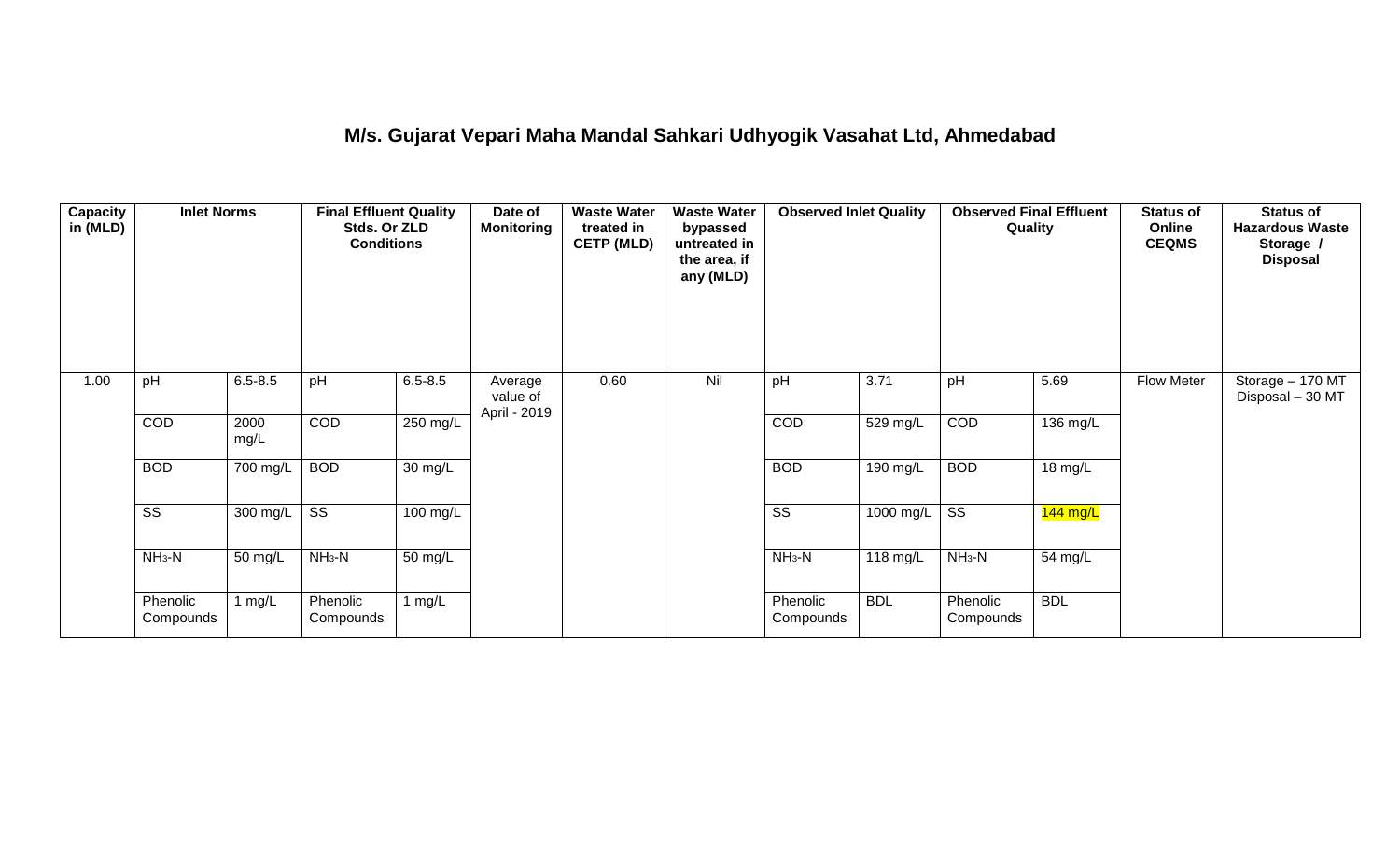## **M/s. Odhav Green Enviro Project Association, Odhav, Ahmedabad**

| Capacity<br>in (MLD) | <b>Inlet Norms</b>     |             | <b>Final Effluent Quality</b><br>Stds. Or ZLD<br><b>Conditions</b> |                      | Date of<br><b>Monitoring</b>           | <b>Waste Water</b><br>treated in<br><b>CETP (MLD)</b> | <b>Waste Water</b><br>bypassed<br>untreated in<br>the area, if<br>any (MLD) | <b>Observed Inlet Quality</b> |                          | <b>Observed Final Effluent</b><br>Quality | <b>Status of</b><br>Online<br><b>CEQMS</b> | <b>Status of</b><br><b>Hazardous Waste</b><br>Storage /<br><b>Disposal</b> |
|----------------------|------------------------|-------------|--------------------------------------------------------------------|----------------------|----------------------------------------|-------------------------------------------------------|-----------------------------------------------------------------------------|-------------------------------|--------------------------|-------------------------------------------|--------------------------------------------|----------------------------------------------------------------------------|
| 1.00                 | pH                     | $6.5 - 8.5$ | pH                                                                 | $6.5 - 8.5$          | No Visit in<br>the month<br>of April - | 0.60                                                  | Nil                                                                         | pH                            |                          | pH                                        | $\overline{\phantom{a}}$                   | $\sim$                                                                     |
|                      | COD                    | 750 mg/L    | COD                                                                | $250$ mg/L           | 2019                                   |                                                       |                                                                             | COD                           |                          | COD                                       |                                            |                                                                            |
|                      | <b>BOD</b>             | 250 mg/L    | <b>BOD</b>                                                         | 30 mg/L              |                                        |                                                       |                                                                             | <b>BOD</b>                    | $\overline{\phantom{a}}$ | <b>BOD</b>                                |                                            |                                                                            |
|                      | $\overline{\text{ss}}$ | 300 mg/L SS |                                                                    | 100 mg/L             |                                        |                                                       |                                                                             | SS                            |                          | SS                                        |                                            |                                                                            |
|                      | $NH_3-N$               | 50 mg/L     | $NH3-N$                                                            | $\overline{50}$ mg/L |                                        |                                                       |                                                                             | $NH_3-N$                      |                          | $NH_3-N$                                  |                                            |                                                                            |
|                      | Phenolic<br>Compounds  | 1 $mg/L$    | Phenolic<br>Compounds                                              | 1 $mg/L$             |                                        |                                                       |                                                                             | Phenolic<br>Compounds         |                          | Phenolic<br>Compounds                     |                                            |                                                                            |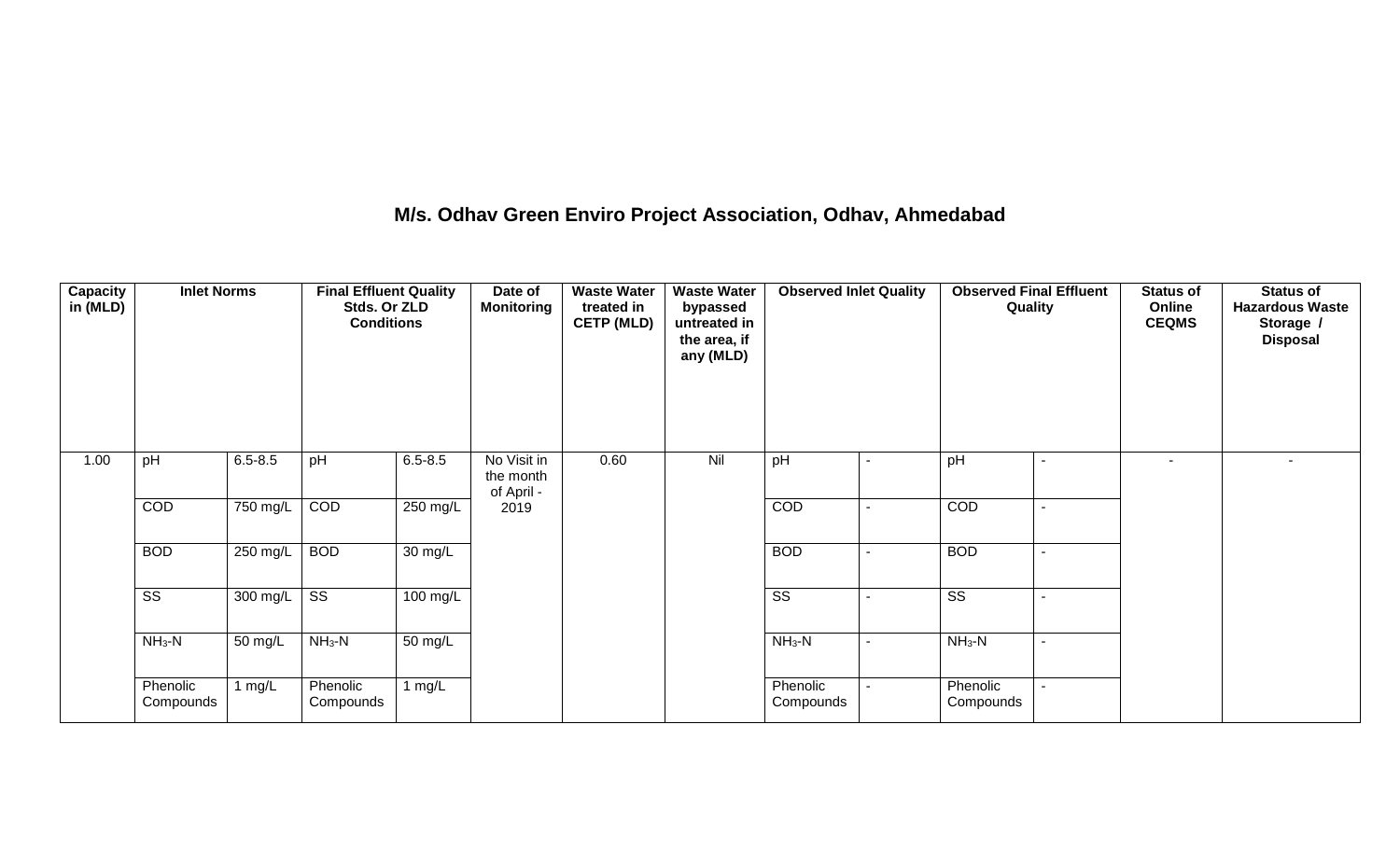## **M/s. Naroda Enviro Project Ltd., Naroda, Ahmedabad**

| <b>Capacity</b><br>in (MLD) | <b>Inlet Norms</b>     |              | <b>Final Effluent Quality</b><br>Stds. Or ZLD<br><b>Conditions</b> |                      | Date of<br><b>Monitoring</b>        | <b>Waste Water</b><br>treated in<br><b>CETP (MLD)</b> | <b>Waste Water</b><br>bypassed<br>untreated in<br>the area, if<br>any (MLD) | <b>Observed Inlet Quality</b> |                       | <b>Observed Final Effluent</b><br>Quality |                   | <b>Status of</b><br>Online<br><b>CEQMS</b> | <b>Status of</b><br><b>Hazardous Waste</b><br>Storage /<br><b>Disposal</b> |
|-----------------------------|------------------------|--------------|--------------------------------------------------------------------|----------------------|-------------------------------------|-------------------------------------------------------|-----------------------------------------------------------------------------|-------------------------------|-----------------------|-------------------------------------------|-------------------|--------------------------------------------|----------------------------------------------------------------------------|
| 3.00                        | pH                     | $6.5 - 8.5$  | pH                                                                 | $6.5 - 8.5$          | Average<br>value of<br>April - 2019 | 3.00                                                  | Nil                                                                         | pH                            | 7                     | pH                                        | 7.95              | ۰                                          |                                                                            |
|                             | COD                    | 2000<br>mg/L | COD                                                                | $250 \text{ mg/L}$   |                                     |                                                       |                                                                             | COD                           | 3300 mg/L             | COD                                       | 1430 mg/L         |                                            |                                                                            |
|                             | <b>BOD</b>             | 700 mg/L     | <b>BOD</b>                                                         | $\overline{30}$ mg/L |                                     |                                                       |                                                                             | <b>BOD</b>                    | $\overline{793}$ mg/L | <b>BOD</b>                                | 329 mg/L          |                                            |                                                                            |
|                             | $\overline{\text{ss}}$ | 300 mg/L     | $\overline{\text{ss}}$                                             | $100 \text{ mg/L}$   |                                     |                                                       |                                                                             | $\overline{\text{ss}}$        | 595 mg/L              | $\overline{\text{ss}}$                    | 80 mg/L           |                                            |                                                                            |
|                             | $NH3-N$                | 50 mg/L      | $NH3-N$                                                            | $\overline{50}$ mg/L |                                     |                                                       |                                                                             | $NH3-N$                       | 79 mg/L               | $NH3-N$                                   | $27 \text{ mg/L}$ |                                            |                                                                            |
|                             | Phenolic<br>Compounds  | 1 mg/L       | Phenolic<br>Compounds                                              | 1 $mg/L$             |                                     |                                                       |                                                                             | Phenolic<br>Compounds         | $3.2 \text{ mg/L}$    | Phenolic<br>Compounds                     | $0.31$ mg/L       |                                            |                                                                            |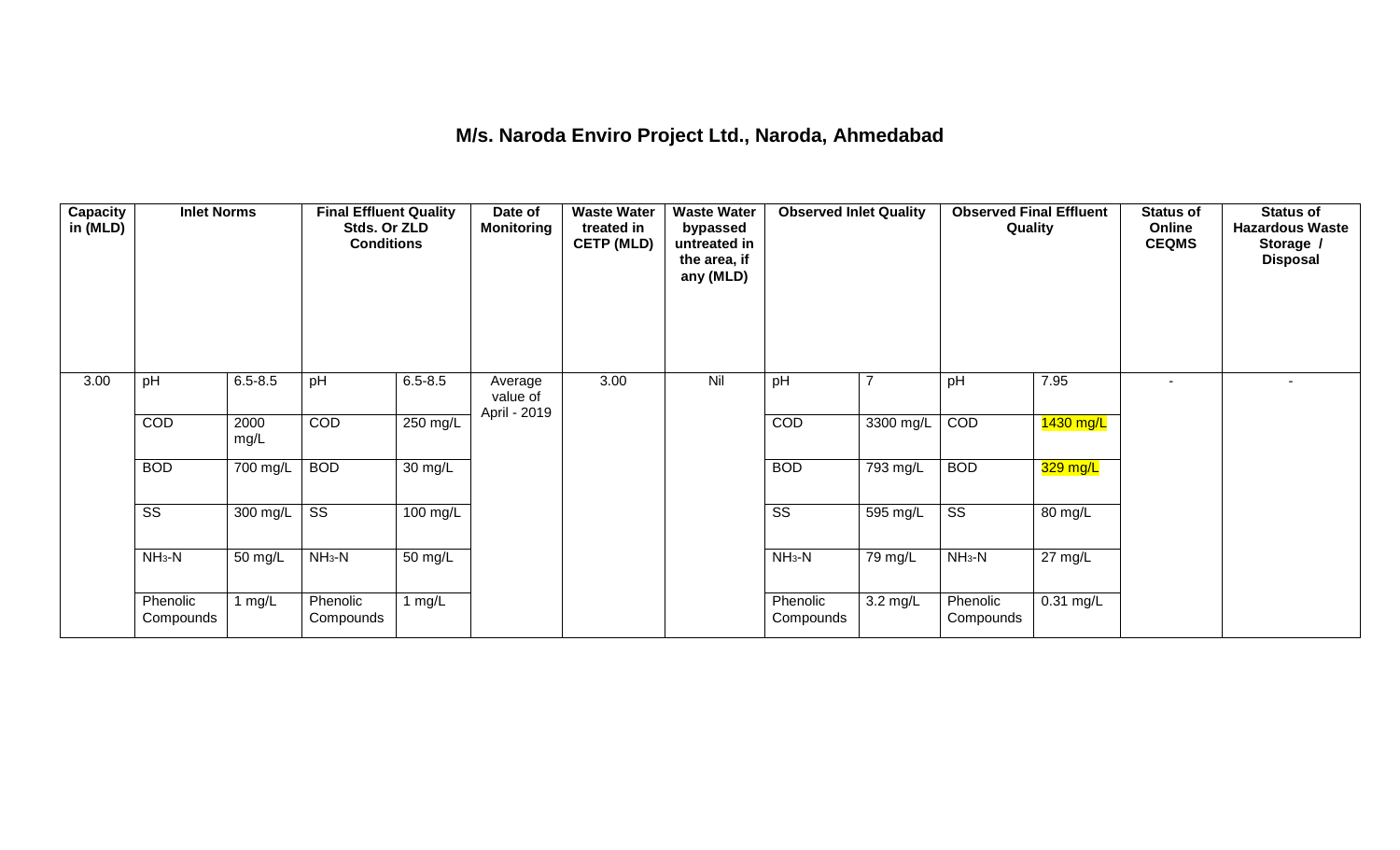## **M/s. Narol Dyestuff Enviro Society., Narol, Ahmedabad**

| <b>Capacity</b><br>in (MLD) | <b>Inlet Norms</b>     |              | <b>Final Effluent Quality</b><br>Stds. Or ZLD<br><b>Conditions</b> |                      | Date of<br><b>Monitoring</b>           | <b>Waste Water</b><br>treated in<br><b>CETP (MLD)</b> | <b>Waste Water</b><br>bypassed<br>untreated in<br>the area, if<br>any (MLD) | <b>Observed Inlet Quality</b> |                    | <b>Observed Final Effluent</b><br>Quality |                      | <b>Status of</b><br>Online<br><b>CEQMS</b> | <b>Status of</b><br><b>Hazardous Waste</b><br>Storage /<br><b>Disposal</b> |
|-----------------------------|------------------------|--------------|--------------------------------------------------------------------|----------------------|----------------------------------------|-------------------------------------------------------|-----------------------------------------------------------------------------|-------------------------------|--------------------|-------------------------------------------|----------------------|--------------------------------------------|----------------------------------------------------------------------------|
| 0.10                        | pH                     | $6.5 - 8.5$  | pH                                                                 | $6.5 - 8.5$          | No Visit in<br>the month<br>of April - | 0.015                                                 | Nil                                                                         | pH                            | 8.27               | pH                                        | 8.37                 | $\blacksquare$                             | Storage - 8 MT<br>Disposal - 16 MT                                         |
|                             | COD                    | 1500<br>mg/L | COD                                                                | $250$ mg/L           | 2019                                   |                                                       |                                                                             | COD                           | 2037 mg/L          | COD                                       | 244 mg/L             |                                            |                                                                            |
|                             | <b>BOD</b>             | 500 mg/L     | <b>BOD</b>                                                         | 30 mg/L              |                                        |                                                       |                                                                             | <b>BOD</b>                    | $332 \text{ mg/L}$ | <b>BOD</b>                                | $\overline{37}$ mg/L |                                            |                                                                            |
|                             | $\overline{\text{ss}}$ | 300 mg/L     | $\overline{\text{ss}}$                                             | $100$ mg/L           |                                        |                                                       |                                                                             | $\overline{\text{ss}}$        | 248 mg/L           | $\overline{\text{SS}}$                    | 64 mg/L              |                                            |                                                                            |
|                             | $NH3-N$                | 50 mg/L      | $NH3-N$                                                            | $\overline{50}$ mg/L |                                        |                                                       |                                                                             | $NH3-N$                       | 31 mg/L            | $NH_3-N$                                  | $13 \text{ mg/L}$    |                                            |                                                                            |
|                             | Phenolic<br>Compounds  | mg/L         | Phenolic<br>Compounds                                              | 1 $mg/L$             |                                        |                                                       |                                                                             | Phenolic<br>Compounds         | $2.3 \text{ mg/L}$ | Phenolic<br>Compounds                     | <b>BDL</b>           |                                            |                                                                            |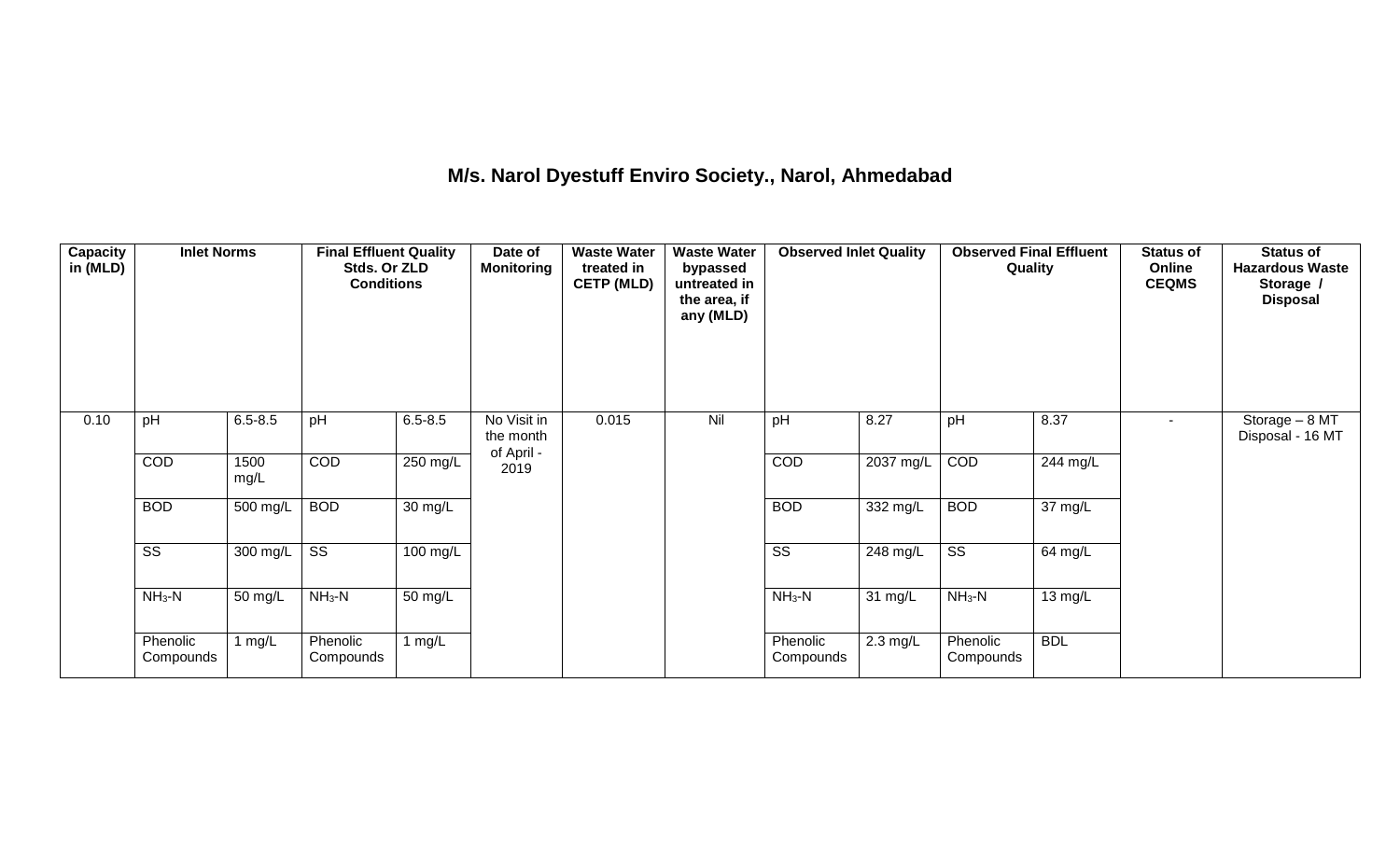## **M/s. Narol Textile Infrastructure & Enviro Management, (ATPA Swarnim Gujarat Enviro P. Ltd), Ahmedabad**

| Capacity<br>in (MLD) | <b>Inlet Norms</b>     |              | <b>Final Effluent Quality</b><br>Stds. Or ZLD<br><b>Conditions</b> |                   | Date of<br><b>Monitoring</b>        | <b>Waste Water</b><br>treated in<br><b>CETP (MLD)</b> | <b>Waste Water</b><br>bypassed<br>untreated in<br>the area, if<br>any (MLD) | <b>Observed Inlet Quality</b> |                    | <b>Observed Final Effluent</b><br>Quality |             | <b>Status of</b><br>Online<br><b>CEQMS</b> | <b>Status of</b><br><b>Hazardous Waste</b><br>Storage /<br><b>Disposal</b> |
|----------------------|------------------------|--------------|--------------------------------------------------------------------|-------------------|-------------------------------------|-------------------------------------------------------|-----------------------------------------------------------------------------|-------------------------------|--------------------|-------------------------------------------|-------------|--------------------------------------------|----------------------------------------------------------------------------|
| 100                  | pH                     | $6.5 - 8.5$  | pH                                                                 | $6.5 - 8.5$       | Average<br>value of<br>April - 2019 | 100                                                   | Nil                                                                         | pH                            | 7.72               | pH                                        | 8.13        |                                            | Storage - 450 MT<br>Disposal - 200 MT                                      |
|                      | COD                    | 1200<br>mg/L | COD                                                                | 250 mg/L          |                                     |                                                       |                                                                             | COD                           | 1038 mg/L          | COD                                       | 599 mg/L    |                                            |                                                                            |
|                      | <b>BOD</b>             | $500$ mg/L   | <b>BOD</b>                                                         | $30 \text{ mg/L}$ |                                     |                                                       |                                                                             | <b>BOD</b>                    | 230 mg/L           | <b>BOD</b>                                | $143$ mg/L  |                                            |                                                                            |
|                      | $\overline{\text{ss}}$ | $300$ mg/L   | $\overline{\text{ss}}$                                             | $100$ mg/L        |                                     |                                                       |                                                                             | $\overline{\text{ss}}$        | $477 \text{ mg/L}$ | $\overline{\text{ss}}$                    | 54 mg/L     |                                            |                                                                            |
|                      | $NH3-N$                | 50 mg/L      | $NH3-N$                                                            | 50 mg/L           |                                     |                                                       |                                                                             | $NH3-N$                       | 92 mg/L            | $NH3-N$                                   | 82 mg/L     |                                            |                                                                            |
|                      | Phenolic<br>Compounds  | 1 mg/L       | Phenolic<br>Compounds                                              | 1 $mg/L$          |                                     |                                                       |                                                                             | Phenolic<br>Compounds         | 0.68 mg/L          | Phenolic<br>Compounds                     | $0.91$ mg/L |                                            |                                                                            |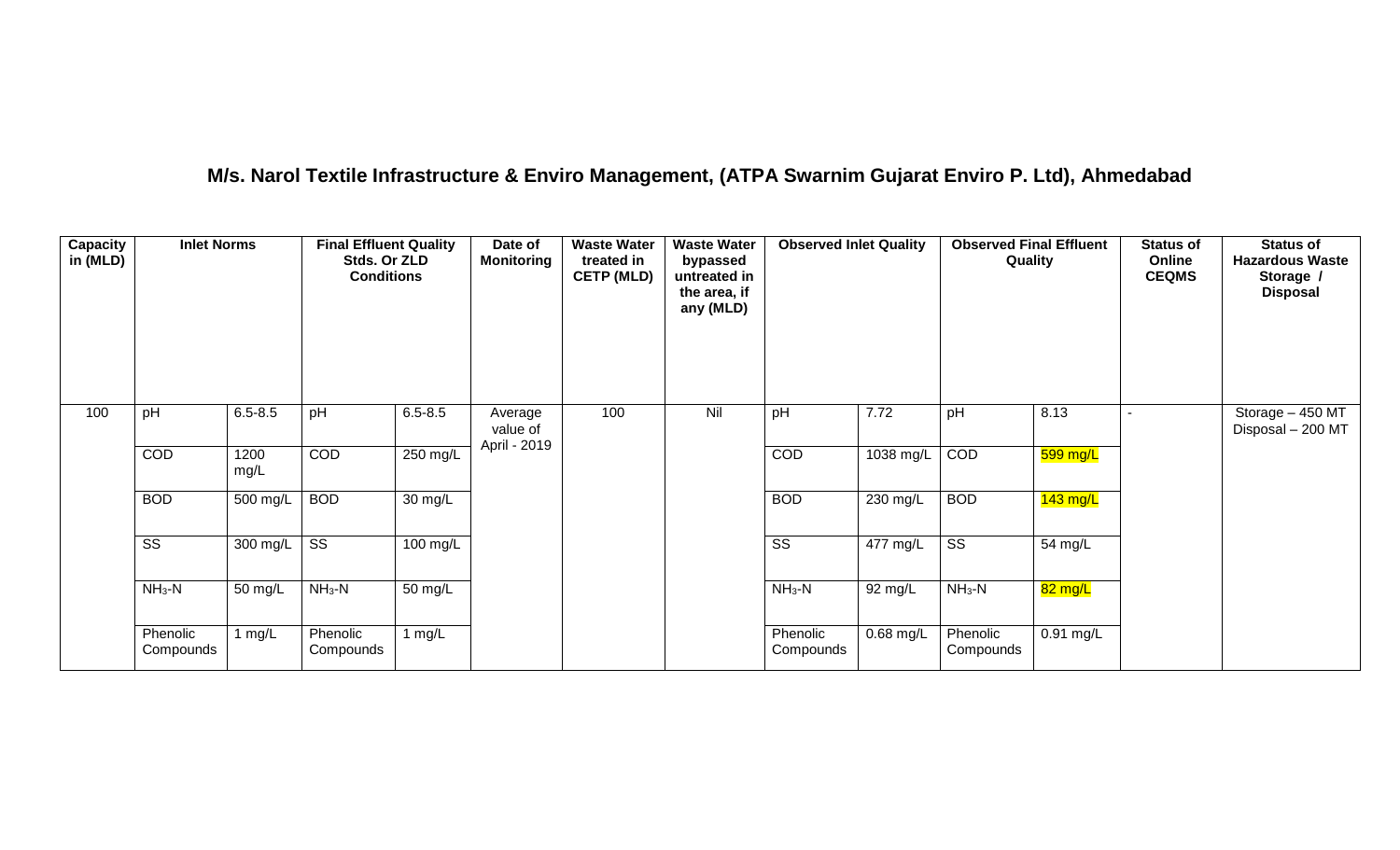## **M/s. Tata Motors Ltd Vendors Park, Sanand, Ahmedabad**

| Capacity<br>in (MLD) | <b>Inlet Norms</b>     |                       | <b>Final Effluent Quality</b><br>Stds. Or ZLD<br><b>Conditions</b> |                      | Date of<br><b>Monitoring</b>           | <b>Waste Water</b><br>treated in<br><b>CETP (MLD)</b> | <b>Waste Water</b><br>bypassed<br>untreated in<br>the area, if<br>any (MLD) | <b>Observed Inlet Quality</b> | <b>Observed Final Effluent</b><br>Quality | <b>Status of</b><br>Online<br><b>CEQMS</b> | <b>Status of</b><br><b>Hazardous Waste</b><br>Storage /<br><b>Disposal</b> |
|----------------------|------------------------|-----------------------|--------------------------------------------------------------------|----------------------|----------------------------------------|-------------------------------------------------------|-----------------------------------------------------------------------------|-------------------------------|-------------------------------------------|--------------------------------------------|----------------------------------------------------------------------------|
| 1.5                  | pH                     | $6 - 10.5$            | pH                                                                 | $6.5 - 8.5$          | No Visit in<br>the month<br>of April - | 0.10                                                  | Nil                                                                         | pH                            | pH                                        | pH, DO<br>meter, TOC<br>meter, Flow        | $\overline{\phantom{a}}$                                                   |
|                      | COD                    | 900 mg/L              | COD                                                                | $100$ mg/L           | 2019                                   |                                                       |                                                                             | COD                           | <b>COD</b>                                | meter                                      |                                                                            |
|                      | <b>BOD</b>             | $250 \text{ mg/L}$    | <b>BOD</b>                                                         | $\overline{30}$ mg/L |                                        |                                                       |                                                                             | <b>BOD</b>                    | <b>BOD</b>                                |                                            |                                                                            |
|                      | $\overline{\text{ss}}$ | 100 mg/L              | $\overline{\text{ss}}$                                             | $100 \text{ mg/L}$   |                                        |                                                       |                                                                             | $\overline{\text{SS}}$        | $\overline{\text{SS}}$                    |                                            |                                                                            |
|                      | $NH3-N$                | 50 mg/L               | $NH_3-N$                                                           | 50 mg/L              |                                        |                                                       |                                                                             | $NH_3-N$                      | $NH_3-N$                                  |                                            |                                                                            |
|                      | Phenolic<br>Compounds  | Not<br>Applicabl<br>e | Phenolic<br>Compounds                                              | 1 $mg/L$             |                                        |                                                       |                                                                             | Phenolic<br>Compounds         | Phenolic<br>Compounds                     |                                            |                                                                            |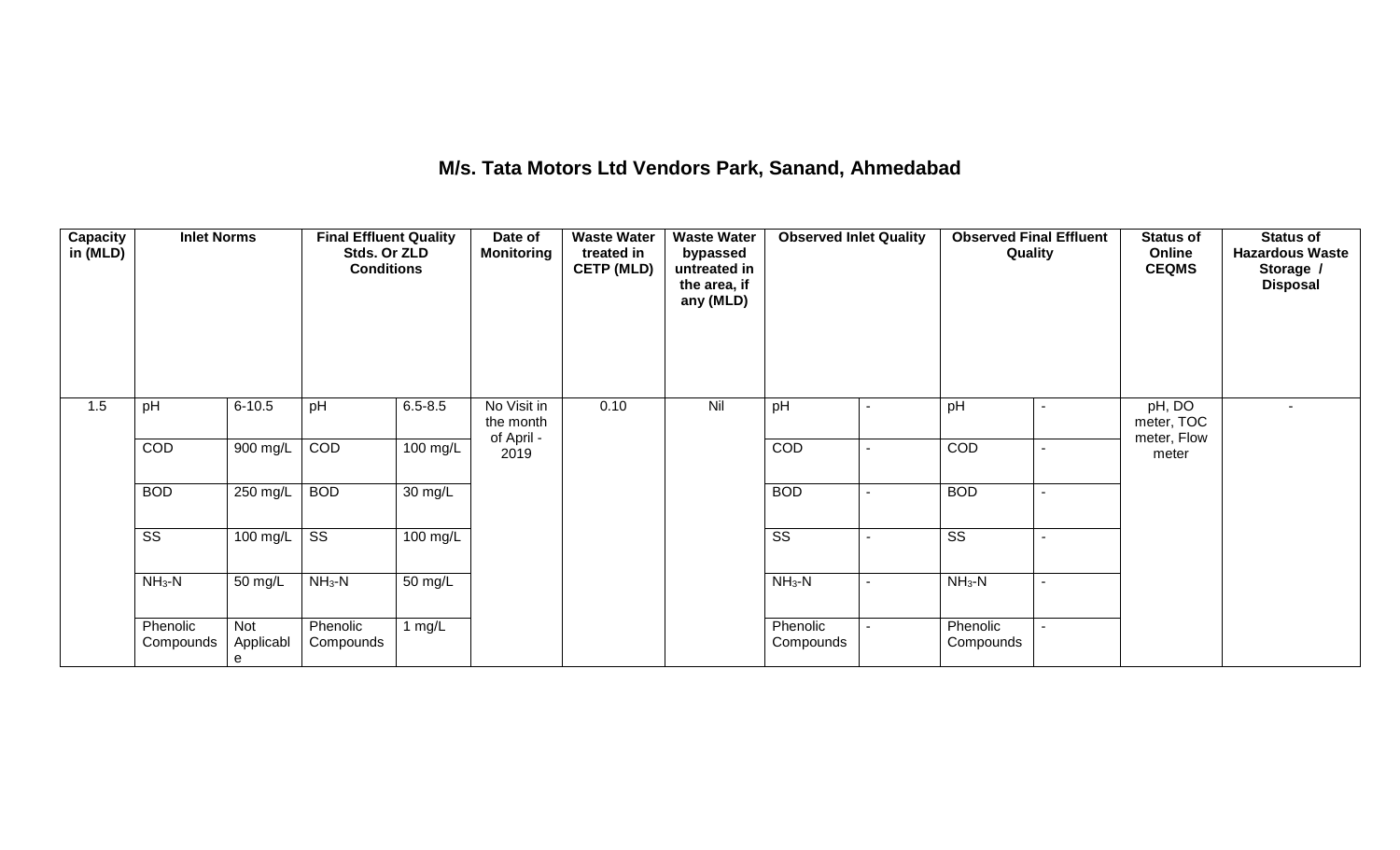## **M/s. Zydus Infrastructure Pvt.Ltd, Changodar, Ahmedabad**

| <b>Capacity</b><br>in (MLD) | <b>Inlet Norms</b>                              |             | <b>Final Effluent Quality</b><br>Stds. Or ZLD<br><b>Conditions</b> |                                | Date of<br><b>Monitoring</b>        | <b>Waste Water</b><br>treated in<br><b>CETP (MLD)</b> | <b>Waste Water</b><br>bypassed<br>untreated in<br>the area, if<br>any (MLD) | <b>Observed Inlet Quality</b>        |                | <b>Observed Final Effluent</b><br>Quality |             | <b>Status of</b><br>Online<br><b>CEQMS</b> | <b>Status of</b><br><b>Hazardous Waste</b><br>Storage /<br><b>Disposal</b> |
|-----------------------------|-------------------------------------------------|-------------|--------------------------------------------------------------------|--------------------------------|-------------------------------------|-------------------------------------------------------|-----------------------------------------------------------------------------|--------------------------------------|----------------|-------------------------------------------|-------------|--------------------------------------------|----------------------------------------------------------------------------|
| 1.5                         | pH                                              | $6 - 8$     | pH                                                                 | No outlet<br>norms             | Average<br>value of<br>April - 2019 | 1.3                                                   | Nil                                                                         | pH                                   | $\blacksquare$ | pH                                        | 6.23        | pH, TOC<br>meter                           | Storage - 35 MT                                                            |
|                             | COD                                             | 850 mg/L    | COD                                                                | are<br>prescribe<br>d as it is |                                     |                                                       |                                                                             | COD                                  | $\blacksquare$ | COD                                       | 11 mg/L     |                                            |                                                                            |
|                             | BOD <sub>(3</sub><br>days at<br>$27^{\circ}C$ ) | 400 mg/L    | BOD(3)<br>days at<br>$27^{\circ}C$ )                               | a ZLD<br>based<br>CETP by      |                                     |                                                       |                                                                             | BOD(3)<br>days at<br>$27^{\circ}C$ ) | ۰              | BOD(3)<br>days at<br>$27^{\circ}C$        | $2$ mg/L    |                                            |                                                                            |
|                             | SS                                              | 300 mg/L    | SS                                                                 | the<br>means of<br><b>MEE</b>  |                                     |                                                       |                                                                             | SS                                   |                | SS                                        | 4 mg/L      |                                            |                                                                            |
|                             | $NH3-N$                                         | $<$ 10 mg/L | $NH3-N$                                                            |                                |                                     |                                                       |                                                                             | $NH3-N$                              | $\blacksquare$ | $NH3-N$                                   | $0.39$ mg/L |                                            |                                                                            |
|                             | Phenolic<br>Compounds                           | $<$ 3 mg/L  | Phenolic<br>Compounds                                              |                                |                                     |                                                       |                                                                             | Phenolic<br>Compounds                |                | Phenolic<br>Compounds                     | <b>BDL</b>  |                                            |                                                                            |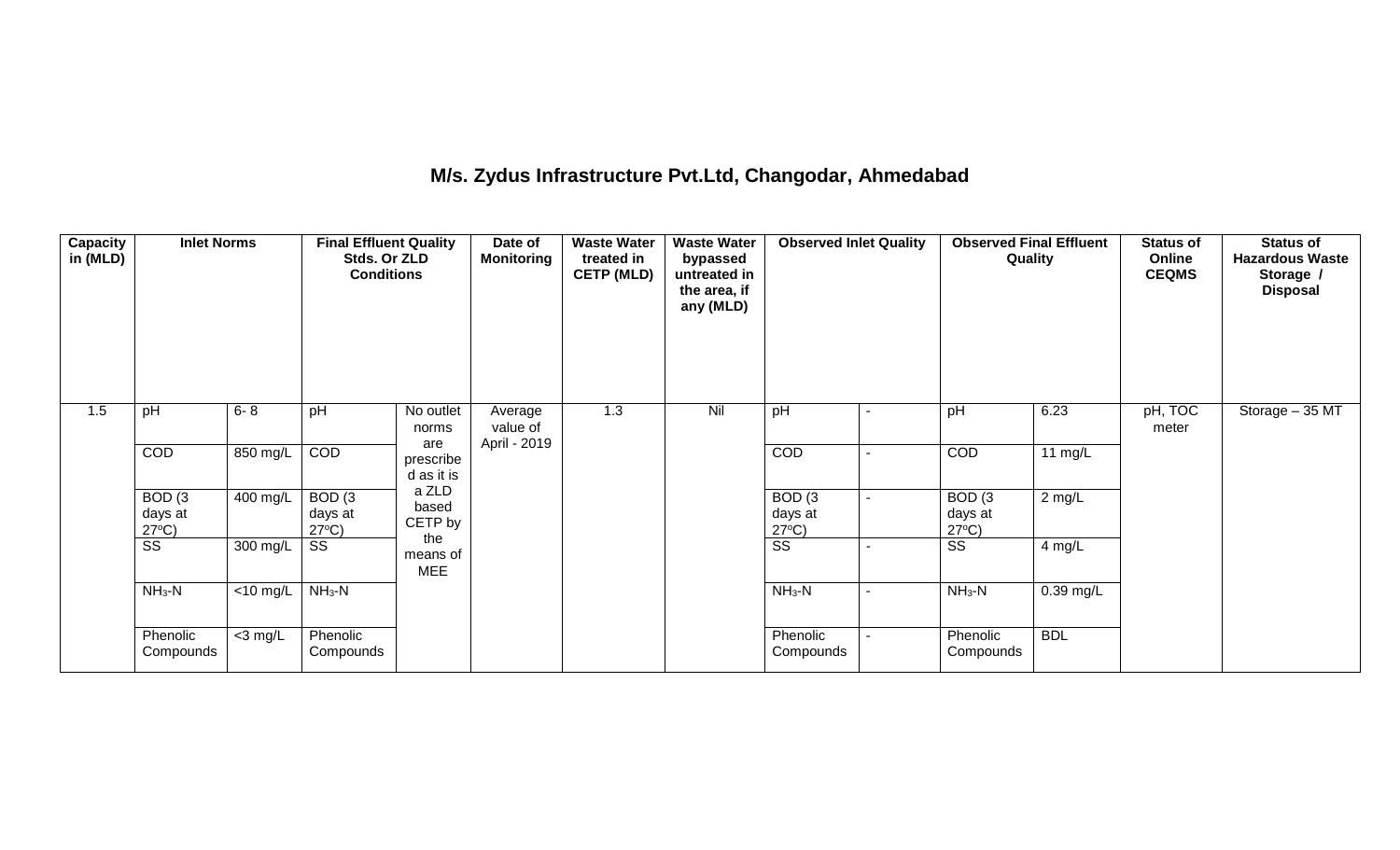## **M/s. Bavla Eco Project Ltd., Bavla, Ahmedabad**

| Capacity<br>in (MLD) | <b>Inlet Norms</b>     |              | <b>Final Effluent Quality</b><br>Stds. Or ZLD<br><b>Conditions</b> |                       | Date of<br><b>Monitoring</b>        | <b>Waste Water</b><br>treated in<br><b>CETP (MLD)</b> | <b>Waste Water</b><br>bypassed<br>untreated in<br>the area, if<br>any (MLD) | <b>Observed Inlet Quality</b> | <b>Observed Final Effluent</b><br>Quality |                       | <b>Status of</b><br>Online<br><b>CEQMS</b> | <b>Status of</b><br><b>Hazardous Waste</b><br>Storage /<br><b>Disposal</b> |
|----------------------|------------------------|--------------|--------------------------------------------------------------------|-----------------------|-------------------------------------|-------------------------------------------------------|-----------------------------------------------------------------------------|-------------------------------|-------------------------------------------|-----------------------|--------------------------------------------|----------------------------------------------------------------------------|
| 1.00                 | pH                     | $5.5 - 8.5$  | pH                                                                 | $6.5 - 8.5$           | Average<br>value of<br>April - 2019 | 1.00                                                  | Nil                                                                         | pH                            | pH                                        | 7.78                  | $\blacksquare$                             | Sludge Is Used As<br>Manure                                                |
|                      | COD                    | 4500<br>mg/L | COD                                                                | 250 mg/L              |                                     |                                                       |                                                                             | COD                           | COD                                       | $297$ mg/L            |                                            |                                                                            |
|                      | <b>BOD</b>             | 1500<br>mg/L | <b>BOD</b>                                                         | 100 mg/L              |                                     |                                                       |                                                                             | <b>BOD</b>                    | <b>BOD</b>                                | 66 mg/L               |                                            |                                                                            |
|                      | $\overline{\text{ss}}$ | 300 mg/L     | $\overline{\text{ss}}$                                             | $\overline{100}$ mg/L |                                     |                                                       |                                                                             | $\overline{\text{ss}}$        | $\overline{\text{SS}}$                    | 50 mg/L               |                                            |                                                                            |
|                      | $NH3-N$                | $\sim$       | $NH3-N$                                                            | 50 mg/L               |                                     |                                                       |                                                                             | $NH3-N$                       | $NH3-N$                                   | 16 mg/ $\overline{L}$ |                                            |                                                                            |
|                      | Phenolic<br>Compounds  |              | Phenolic<br>Compounds                                              | Not<br>Applicabl<br>е |                                     |                                                       |                                                                             | Phenolic<br>Compounds         | Phenolic<br>Compounds                     |                       |                                            |                                                                            |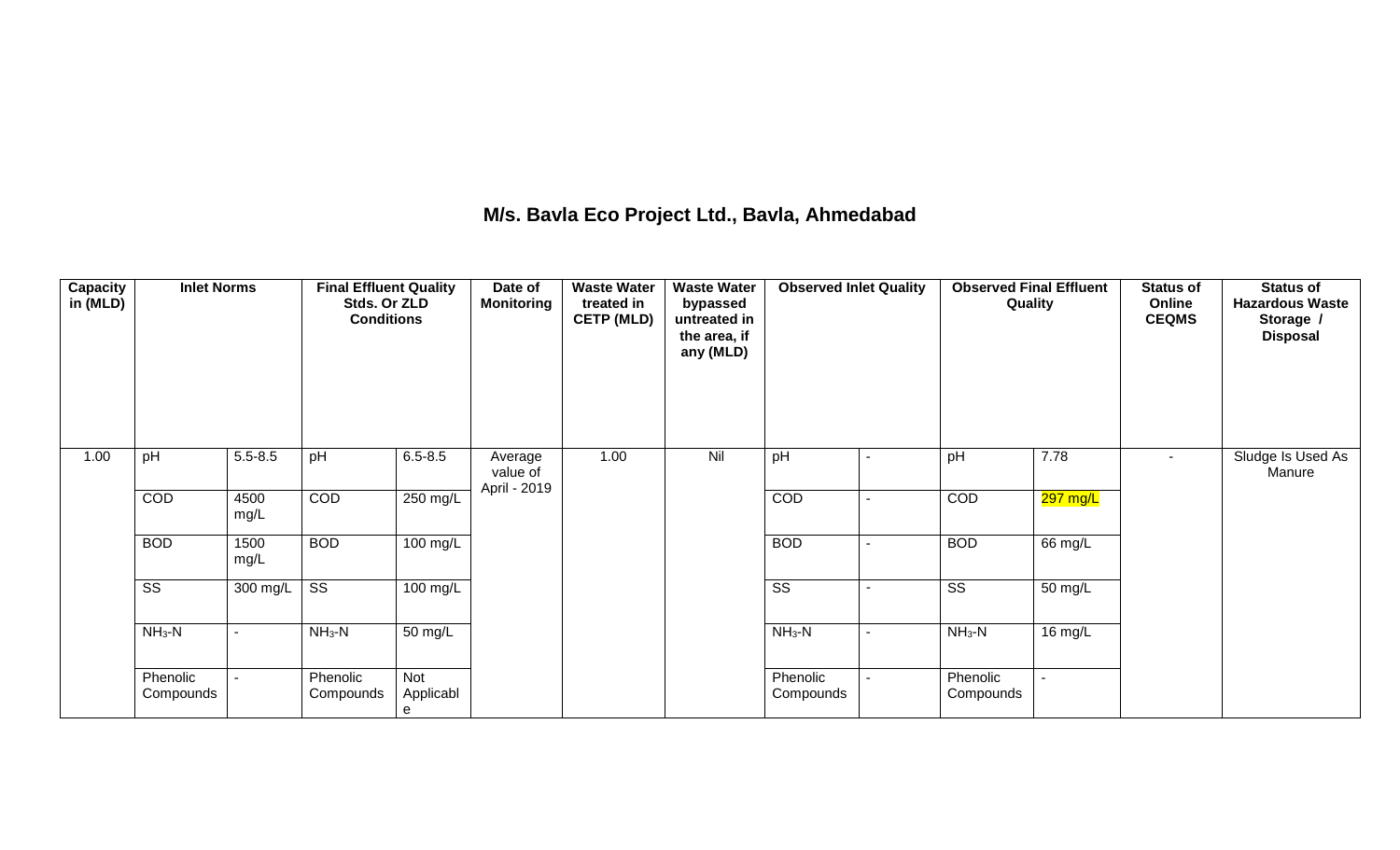## **M/s. Vinayak Jal Sudhikaran Sahakari Mandali Ltd, Bavla, Ahmedabad**

| Capacity<br>in (MLD) | <b>Inlet Norms</b>     |              | <b>Final Effluent Quality</b><br>Stds. Or ZLD<br><b>Conditions</b> |                       | Date of<br><b>Monitoring</b>        | <b>Waste Water</b><br>treated in<br><b>CETP (MLD)</b> | <b>Waste Water</b><br>bypassed<br>untreated in<br>the area, if<br>any (MLD) | <b>Observed Inlet Quality</b> |                          |                        | <b>Observed Final Effluent</b><br>Quality | <b>Status of</b><br>Online<br><b>CEQMS</b> | <b>Status of</b><br><b>Hazardous Waste</b><br>Storage /<br><b>Disposal</b> |
|----------------------|------------------------|--------------|--------------------------------------------------------------------|-----------------------|-------------------------------------|-------------------------------------------------------|-----------------------------------------------------------------------------|-------------------------------|--------------------------|------------------------|-------------------------------------------|--------------------------------------------|----------------------------------------------------------------------------|
| 1.50                 | pH                     | $5.5 - 8.5$  | pH                                                                 | $6.5 - 8.5$           | Average<br>value of<br>April - 2019 | 1.50                                                  | Nil                                                                         | pH                            |                          | pH                     | 7.92                                      | $\sim$                                     | Sludge Is Used As<br>Manure                                                |
|                      | COD                    | 4500<br>mg/L | COD                                                                | 250 mg/L              |                                     |                                                       |                                                                             | COD                           | $\blacksquare$           | COD                    | 271 mg/L                                  |                                            |                                                                            |
|                      | <b>BOD</b>             | 1500<br>mg/L | <b>BOD</b>                                                         | 100 mg/L              |                                     |                                                       |                                                                             | <b>BOD</b>                    | $\overline{\phantom{a}}$ | <b>BOD</b>             | 62 mg/L                                   |                                            |                                                                            |
|                      | $\overline{\text{ss}}$ | 300 mg/L     | $\overline{\text{SS}}$                                             | 100 mg/L              |                                     |                                                       |                                                                             | $\overline{\text{SS}}$        | $\overline{\phantom{a}}$ | $\overline{\text{ss}}$ | $68 \text{ mg/L}$                         |                                            |                                                                            |
|                      | $NH3-N$                |              | $NH3-N$                                                            | 50 mg/L               |                                     |                                                       |                                                                             | $NH_3-N$                      | $\blacksquare$           | $NH3-N$                | 13 mg/L                                   |                                            |                                                                            |
|                      | Phenolic<br>Compounds  |              | Phenolic<br>Compounds                                              | Not<br>Applicabl<br>e |                                     |                                                       |                                                                             | Phenolic<br>Compounds         | $\blacksquare$           | Phenolic<br>Compounds  |                                           |                                            |                                                                            |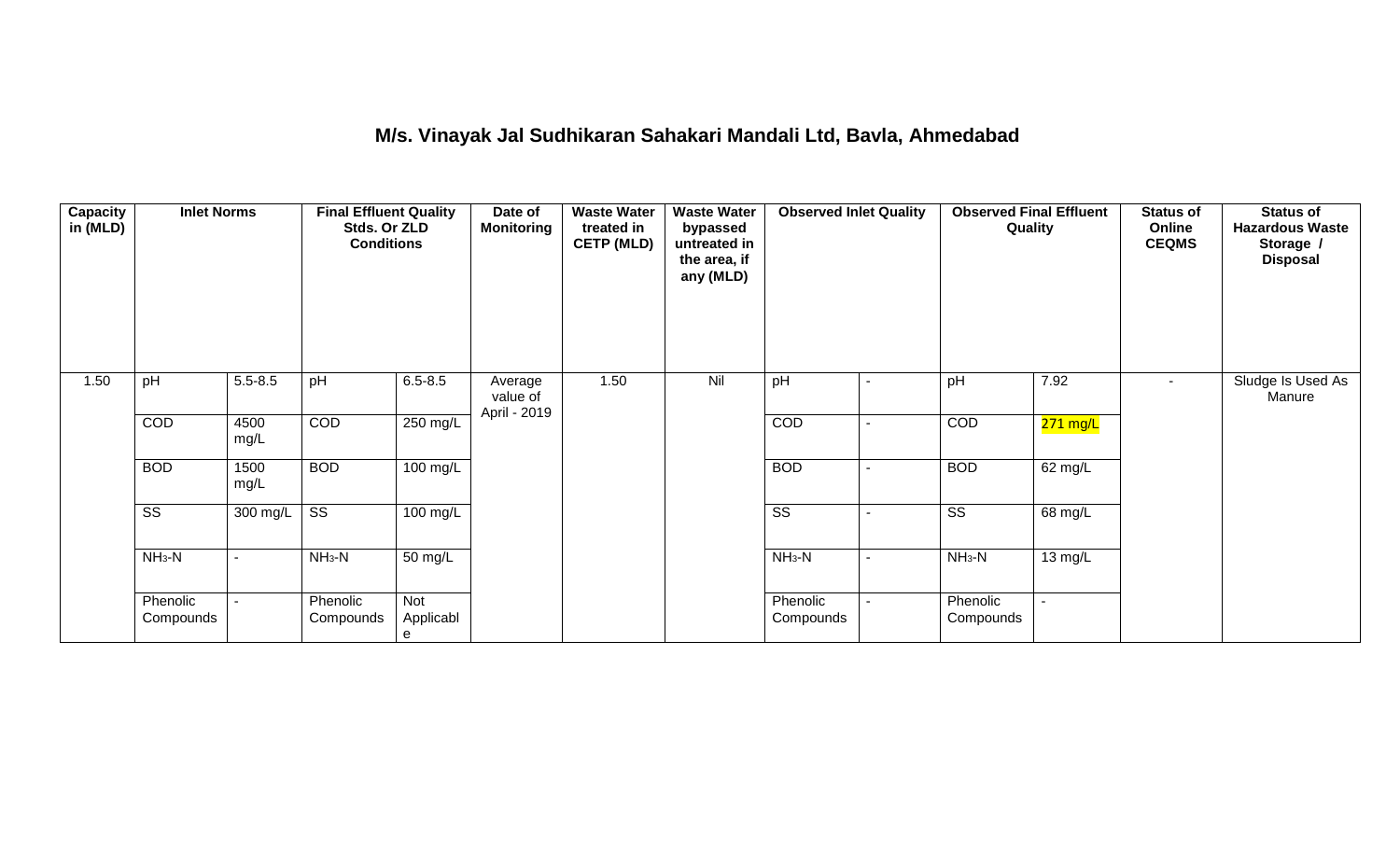# **M/s. Nandesari Industrial Association (CETP), GIDC-Nandesari, Vadodara**

| Capacity<br>in (MLD) | <b>Inlet Norms</b>     |              | <b>Final Effluent Quality</b><br>Stds. Or ZLD<br><b>Conditions</b> |                       | Date of<br><b>Monitoring</b>        | <b>Waste Water</b><br>treated in<br><b>CETP (MLD)</b> | <b>Waste Water</b><br>bypassed<br>untreated in<br>the area, if<br>any (MLD) | <b>Observed Inlet Quality</b> | <b>Observed Final Effluent</b><br>Quality |           | <b>Status of</b><br>Online<br><b>CEQMS</b>          | <b>Status of</b><br><b>Hazardous Waste</b><br>Storage /<br><b>Disposal</b> |
|----------------------|------------------------|--------------|--------------------------------------------------------------------|-----------------------|-------------------------------------|-------------------------------------------------------|-----------------------------------------------------------------------------|-------------------------------|-------------------------------------------|-----------|-----------------------------------------------------|----------------------------------------------------------------------------|
| 6.80                 | pH                     | 5 to 9       | pH                                                                 | 6.5 to 8.5            | Average<br>value of<br>April - 2019 | 4.80                                                  | Nil                                                                         | pH                            | pH                                        | 7.25      | pH, COD,<br>BOD, TSS,<br>NH <sub>3</sub> -N, Color, | Disposal - 1 MT                                                            |
|                      | COD                    | 1500<br>mg/L | COD                                                                | $250$ mg/L            |                                     |                                                       |                                                                             | COD                           | COD                                       | 192 mg/L  | TOC,<br>Temperature                                 |                                                                            |
|                      | <b>BOD</b>             | 500 mg/L     | <b>BOD</b>                                                         | $100 \text{ mg/L}$    |                                     |                                                       |                                                                             | <b>BOD</b>                    | <b>BOD</b>                                | 24 mg/L   |                                                     |                                                                            |
|                      | $\overline{\text{ss}}$ | 600 mg/L     | $\overline{\text{ss}}$                                             | $\overline{100}$ mg/L |                                     |                                                       |                                                                             | $\overline{\text{ss}}$        | $\overline{\text{ss}}$                    | 114 mg/L  |                                                     |                                                                            |
|                      | $NH3-N$                | 50 mg/L      | $NH3-N$                                                            | 50 mg/L               |                                     |                                                       |                                                                             | $NH_3-N$                      | $NH_3-N$                                  | 0.56 mg/L |                                                     |                                                                            |
|                      | Phenolic<br>Compounds  | 5 mg/L       | Phenolic<br>Compounds                                              | 1 $mg/L$              |                                     |                                                       |                                                                             | Phenolic<br>Compounds         | Phenolic<br>Compounds                     | 0.30 mg/L |                                                     |                                                                            |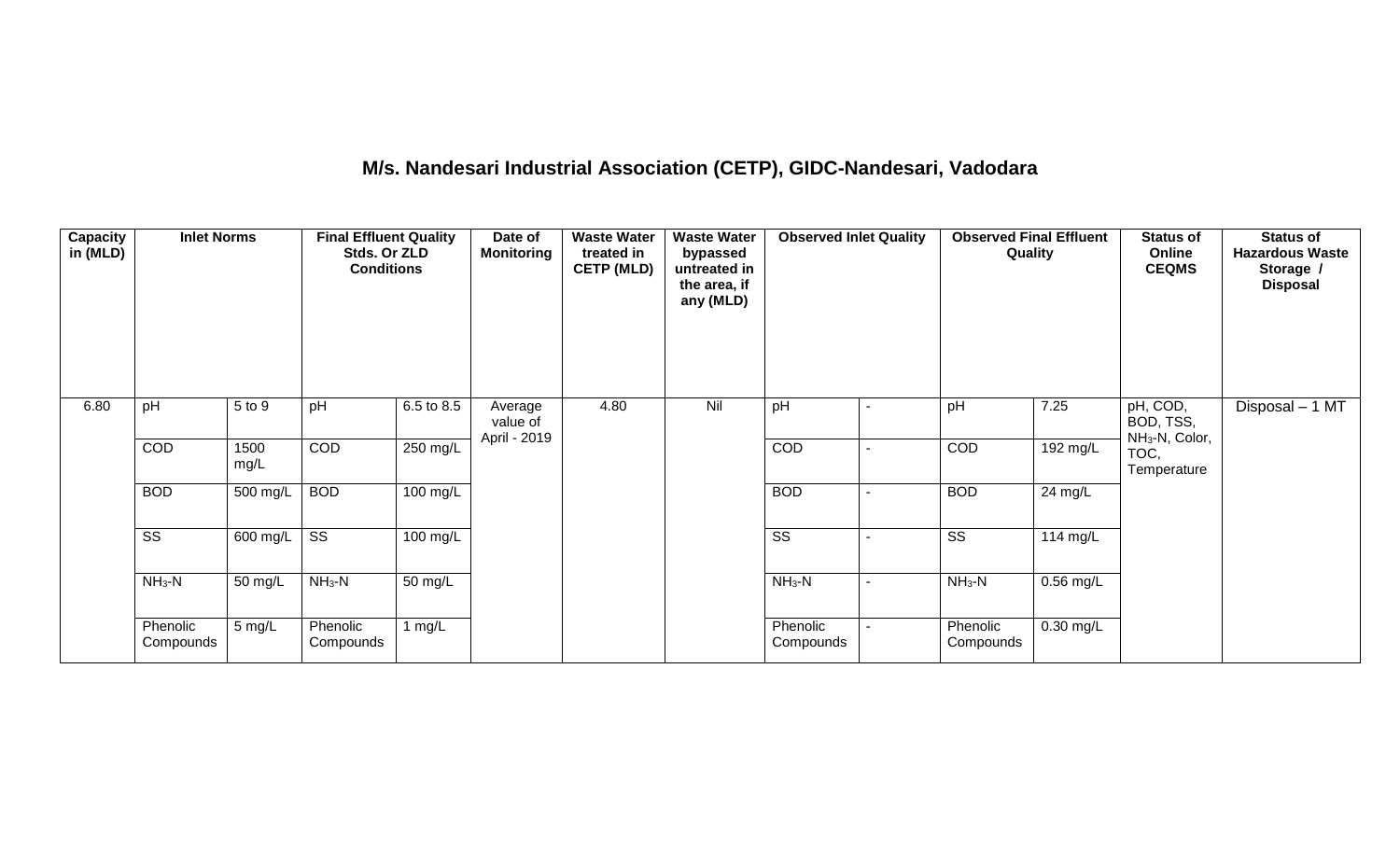## **M/s. Enviro Infrastructure Co. Ltd., Umraya (Padra), Vadodara**

| Capacity<br>in (MLD) | <b>Inlet Norms</b>     |              | <b>Final Effluent Quality</b><br>Stds. Or ZLD<br><b>Conditions</b> |                    | Date of<br><b>Monitoring</b>        | <b>Waste Water</b><br>treated in<br><b>CETP (MLD)</b> | <b>Waste Water</b><br>bypassed<br>untreated in<br>the area, if<br>any (MLD) | <b>Observed Inlet Quality</b> |      | <b>Observed Final Effluent</b><br>Quality |                    | <b>Status of</b><br>Online<br><b>CEQMS</b> | <b>Status of</b><br><b>Hazardous Waste</b><br>Storage /<br><b>Disposal</b> |
|----------------------|------------------------|--------------|--------------------------------------------------------------------|--------------------|-------------------------------------|-------------------------------------------------------|-----------------------------------------------------------------------------|-------------------------------|------|-------------------------------------------|--------------------|--------------------------------------------|----------------------------------------------------------------------------|
| 4.50                 | pH                     | 5 to 9       | pH                                                                 | 6.5 to 8.5         | Average<br>value of<br>April - 2019 | 1.50                                                  | Nil                                                                         | pH                            | 7.46 | pH                                        | 7.89               | pH, Flow<br>Meter, TOC,<br>TSS, Color,     | Storage - 150 MT<br>Disposal - 23 MT                                       |
|                      | COD                    | 2000<br>mg/L | COD                                                                | 250 mg/L           |                                     |                                                       |                                                                             | COD                           | 523  | COD                                       | $217 \text{ mg/L}$ | $NH3-N$                                    |                                                                            |
|                      | <b>BOD</b>             | 500 mg/L     | <b>BOD</b>                                                         | 100 mg/L           |                                     |                                                       |                                                                             | <b>BOD</b>                    | 177  | <b>BOD</b>                                | 42 mg/L            |                                            |                                                                            |
|                      | $\overline{\text{ss}}$ | 600 mg/L     | $\overline{\text{ss}}$                                             | $100 \text{ mg/L}$ |                                     |                                                       |                                                                             | $\overline{\text{ss}}$        | 160  | $\overline{\text{ss}}$                    | 24 mg/L            |                                            |                                                                            |
|                      | $NH3-N$                | 50 mg/L      | $NH_3-N$                                                           | 50 mg/L            |                                     |                                                       |                                                                             | $NH3-N$                       | 2    | $NH_3-N$                                  | 1 $mg/L$           |                                            |                                                                            |
|                      | Phenolic<br>Compounds  | 5 mg/L       | Phenolic<br>Compounds                                              | 1 $mg/L$           |                                     |                                                       |                                                                             | Phenolic<br>Compounds         |      | Phenolic<br>Compounds                     | $\blacksquare$     |                                            |                                                                            |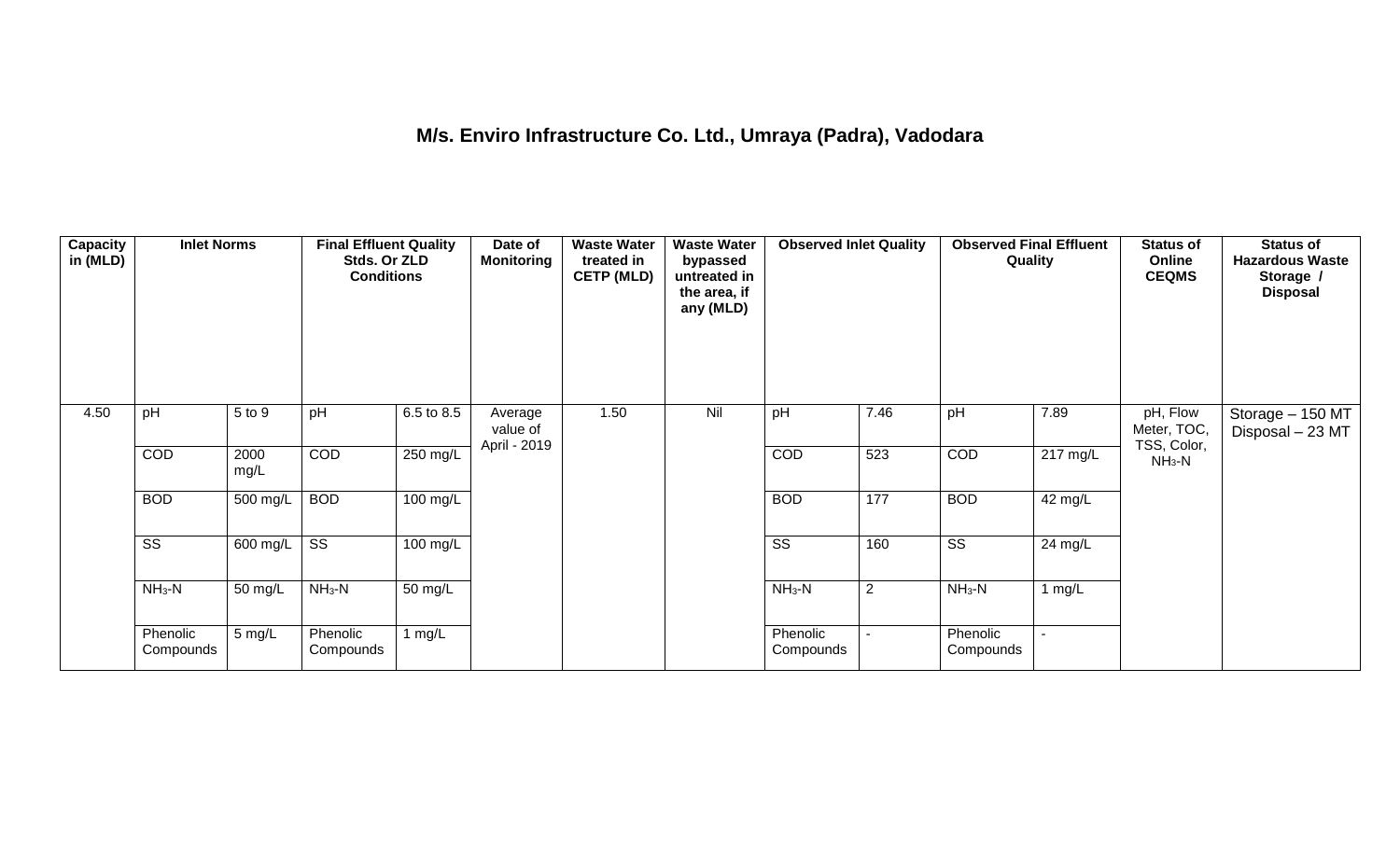#### **M/s. Enviro Technology Ltd., GIDC-Ankleshwar, Bharuch**

| <b>Capacity</b><br>in (MLD) | <b>Inlet Norms</b>                              |               | <b>Final Effluent Quality</b><br>Stds. Or ZLD<br><b>Conditions</b> |                    | Date of<br><b>Monitoring</b> | <b>Waste Water</b><br>treated in<br><b>CETP (MLD)</b> | <b>Waste Water</b><br>bypassed<br>untreated in<br>the area, if<br>any (MLD) | <b>Observed Inlet Quality</b>        | <b>Observed Final Effluent</b><br>Quality |                | <b>Status of</b><br>Online<br><b>CEQMS</b> | <b>Status of</b><br><b>Hazardous Waste</b><br>Storage /<br><b>Disposal</b> |
|-----------------------------|-------------------------------------------------|---------------|--------------------------------------------------------------------|--------------------|------------------------------|-------------------------------------------------------|-----------------------------------------------------------------------------|--------------------------------------|-------------------------------------------|----------------|--------------------------------------------|----------------------------------------------------------------------------|
| 1.80                        | pH                                              |               | pH                                                                 | $5.5 - 8.5$        | No Visit in<br>the month     | 1.10                                                  | Nil                                                                         | pH                                   | pH                                        | $\blacksquare$ | pH, Flow,<br>COD, BOD,<br>TSS, TOC         |                                                                            |
|                             | <b>COD</b>                                      | 11000<br>mg/L | <b>COD</b>                                                         | 1000<br>mg/L       | of April -<br>2019           |                                                       |                                                                             | <b>COD</b>                           | COD                                       | $\sim$         |                                            |                                                                            |
|                             | BOD <sub>(3</sub><br>days at<br>$27^{\circ}C$ ) | 3600<br>mg/L  | BOD <sub>(3</sub><br>days at<br>$27^{\circ}C$ )                    | 200 mg/L           |                              |                                                       |                                                                             | BOD(3)<br>days at<br>$27^{\circ}C$ ) | BOD(3)<br>days at<br>$27^{\circ}C$ )      | $\sim$         |                                            |                                                                            |
|                             | $\overline{\text{ss}}$                          |               | $\overline{\text{SS}}$                                             | $100 \text{ mg/L}$ |                              |                                                       |                                                                             | $\overline{\text{ss}}$               | $\overline{\text{ss}}$                    | $\sim$         |                                            |                                                                            |
|                             | $NH3-N$                                         | 100 mg/L      | $NH3-N$                                                            | 50 mg/L            |                              |                                                       |                                                                             | $NH_3-N$                             | $NH3-N$                                   | $\blacksquare$ |                                            |                                                                            |
|                             | Phenolic<br>Compounds                           | 1 mg/L        | Phenolic<br>Compounds                                              | 1 mg/L             |                              |                                                       |                                                                             | Phenolic<br>Compounds                | Phenolic<br>Compounds                     | $\sim$         |                                            |                                                                            |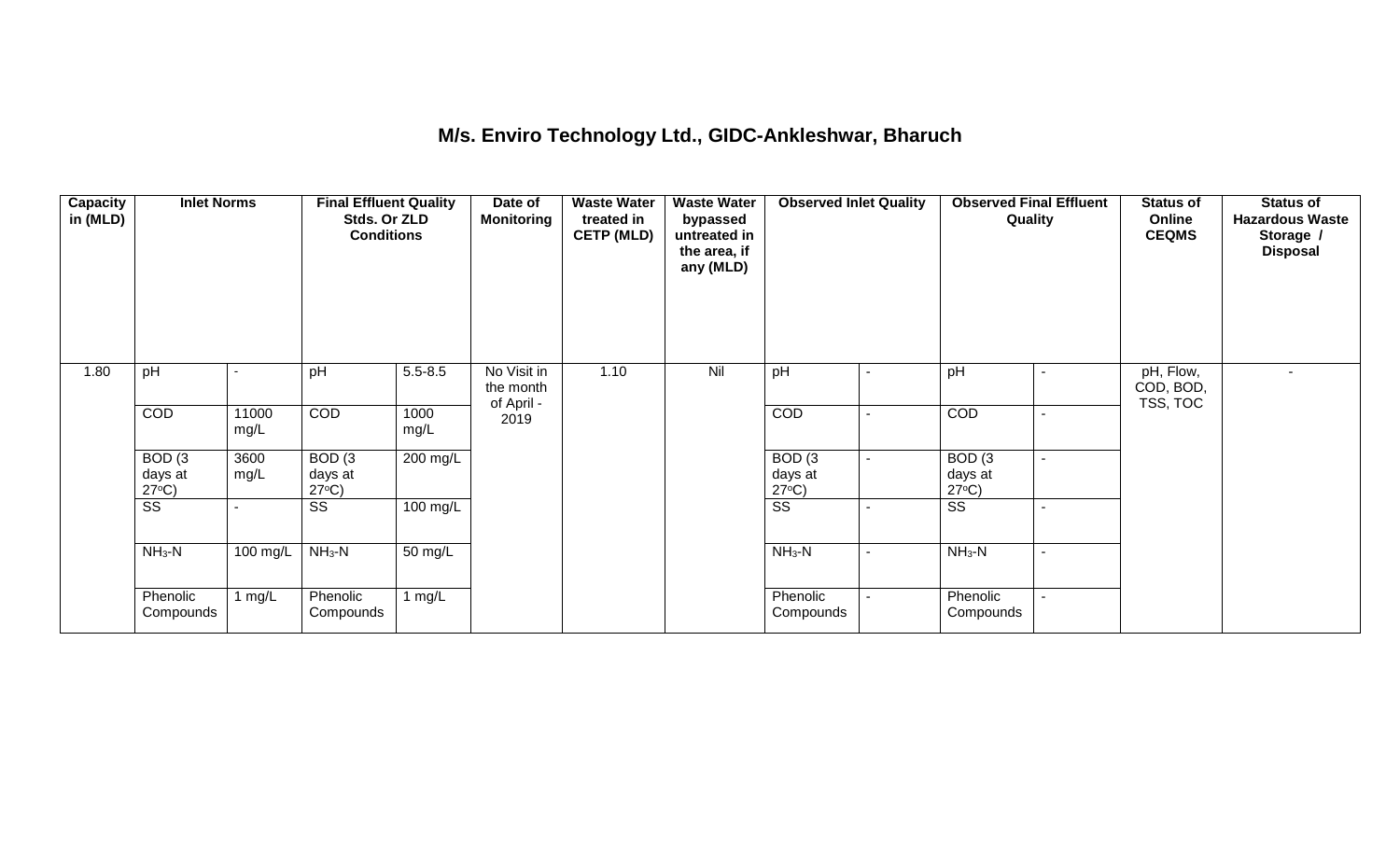#### **M/s. Narmada Clean Tech Ltd., (Bharuch Eco-Aqua Infrastructure Ltd.,) (BEAIL), Ankleshwar**

| Capacity<br>in (MLD) | <b>Inlet Norms</b>     |                  | <b>Final Effluent Quality</b><br>Stds. Or ZLD<br><b>Conditions</b> |                      | Date of<br><b>Monitoring</b>        | <b>Waste Water</b><br>treated in<br><b>CETP (MLD)</b> | <b>Waste Water</b><br>bypassed<br>untreated in<br>the area, if<br>any (MLD) | <b>Observed Inlet Quality</b> |           | <b>Observed Final Effluent</b><br>Quality |                | <b>Status of</b><br>Online<br><b>CEQMS</b> | <b>Status of</b><br><b>Hazardous Waste</b><br>Storage /<br><b>Disposal</b> |
|----------------------|------------------------|------------------|--------------------------------------------------------------------|----------------------|-------------------------------------|-------------------------------------------------------|-----------------------------------------------------------------------------|-------------------------------|-----------|-------------------------------------------|----------------|--------------------------------------------|----------------------------------------------------------------------------|
| 40                   | pH                     | $6.5 - 8.5$      | pH                                                                 | $6-9$                | Average<br>value of<br>April - 2019 | 40                                                    | Nil                                                                         | pH                            | 7.575     | pH                                        | 7.24           | pH, Flow<br>Meter, TOC,<br><b>TSS</b>      | Storage - 250 MT                                                           |
|                      | COD                    | 1000<br>mg/L     | COD                                                                | $500 \text{ mg/L}$   |                                     |                                                       |                                                                             | COD                           | 1088 mg/L | COD                                       | 397 mg/L       |                                            |                                                                            |
|                      | <b>BOD</b>             | 200 mg/L         | <b>BOD</b>                                                         | 100 mg/L             |                                     |                                                       |                                                                             | <b>BOD</b>                    |           | <b>BOD</b>                                | $\sim$         |                                            |                                                                            |
|                      | $\overline{\text{ss}}$ | 150 mg/L $\vert$ | $\overline{\text{ss}}$                                             | $100$ mg/L           |                                     |                                                       |                                                                             | $\overline{\text{ss}}$        |           | $\overline{\text{ss}}$                    | $\blacksquare$ |                                            |                                                                            |
|                      | $NH3-N$                | 50 mg/L          | $NH3-N$                                                            | $\overline{50}$ mg/L |                                     |                                                       |                                                                             | $NH3-N$                       | 35 mg/L   | $NH3-N$                                   | 15 mg/L        |                                            |                                                                            |
|                      | Phenolic<br>Compounds  | 5 mg/L           | Phenolic<br>Compounds                                              | $5 \text{ mg/L}$     |                                     |                                                       |                                                                             | Phenolic<br>Compounds         |           | Phenolic<br>Compounds                     |                |                                            |                                                                            |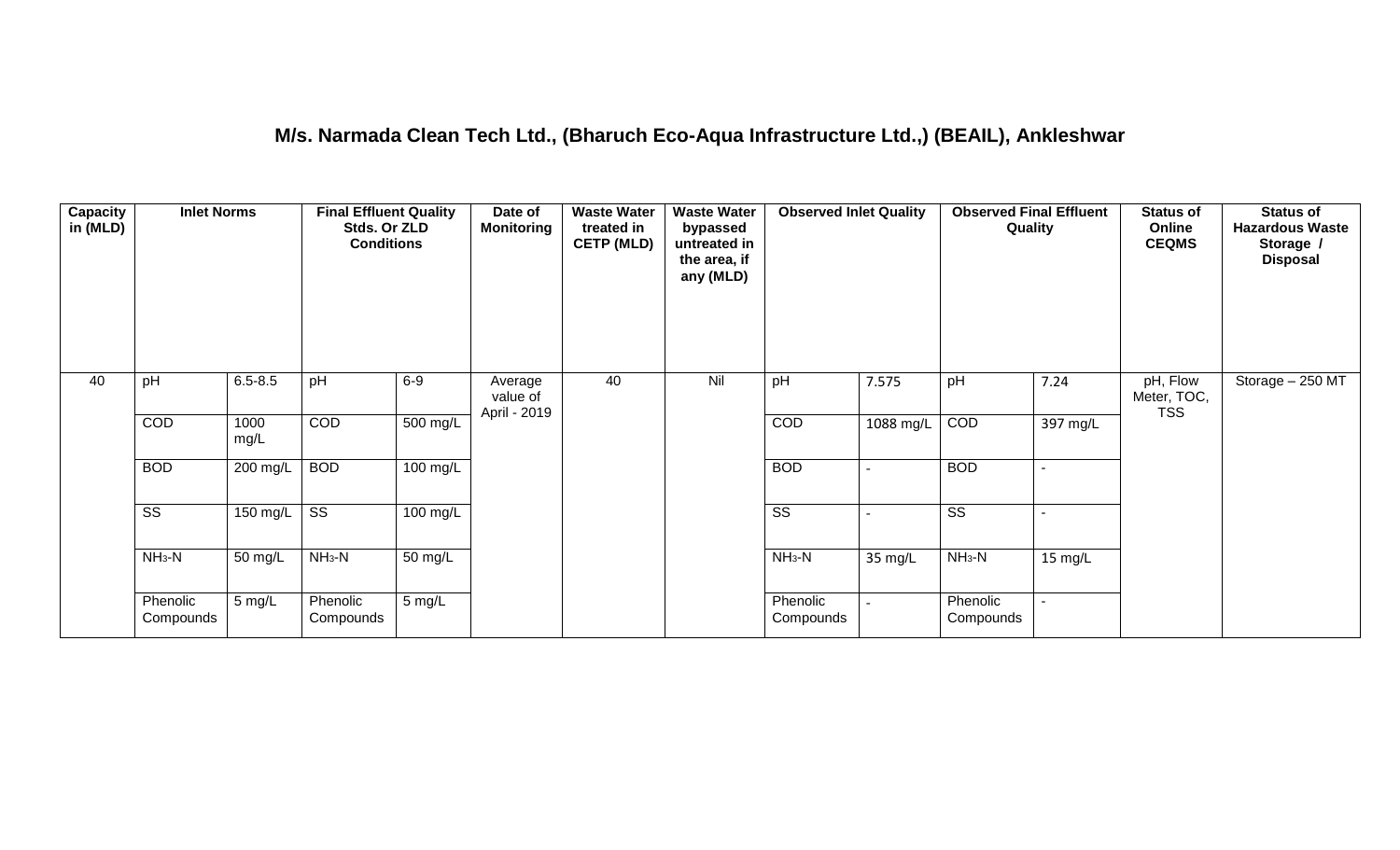## **M/s. Panoli Enviro Technology Ltd., GIDC-Panoil, Bharuch**

| <b>Capacity</b><br>in (MLD) | <b>Inlet Norms</b>     |               | <b>Final Effluent Quality</b><br>Stds. Or ZLD<br><b>Conditions</b> |              | Date of<br><b>Monitoring</b>        | <b>Waste Water</b><br>treated in<br><b>CETP (MLD)</b> | <b>Waste Water</b><br>bypassed<br>untreated in<br>the area, if<br>any (MLD) | <b>Observed Inlet Quality</b> |                    | <b>Observed Final Effluent</b><br>Quality |             | <b>Status of</b><br>Online<br><b>CEQMS</b> | <b>Status of</b><br><b>Hazardous Waste</b><br>Storage /<br><b>Disposal</b> |
|-----------------------------|------------------------|---------------|--------------------------------------------------------------------|--------------|-------------------------------------|-------------------------------------------------------|-----------------------------------------------------------------------------|-------------------------------|--------------------|-------------------------------------------|-------------|--------------------------------------------|----------------------------------------------------------------------------|
| 1.00                        | pH                     | $6.5 - 8.5$   | pH                                                                 | $6.5 - 8.5$  | Average<br>value of<br>April - 2019 | 0.35                                                  | Nil                                                                         | pH                            | 6.89               | pH                                        | 7.29        | pH, Flow<br>Meter, TOC                     | Storage - 150 MT                                                           |
|                             | COD                    | 10000<br>mg/L | COD                                                                | 1000<br>mg/L |                                     |                                                       |                                                                             | <b>COD</b>                    | 2054 mg/L          | COD                                       | 820 mg/L    |                                            |                                                                            |
|                             | <b>BOD</b>             | 3000<br>mg/L  | <b>BOD</b>                                                         | 200 mg/L     |                                     |                                                       |                                                                             | <b>BOD</b>                    | 460 mg/L           | <b>BOD</b>                                | 28 mg/L     |                                            |                                                                            |
|                             | $\overline{\text{ss}}$ |               | $\overline{\text{ss}}$                                             | 150 mg/L     |                                     |                                                       |                                                                             | $\overline{\text{SS}}$        | $178 \text{ mg/L}$ | $\overline{\text{ss}}$                    | 46 mg/L     |                                            |                                                                            |
|                             | $NH3-N$                | 50 mg/L       | $NH3-N$                                                            | 50 mg/L      |                                     |                                                       |                                                                             | $NH3-N$                       | 70 mg/L            | $NH3-N$                                   | 50 mg/L     |                                            |                                                                            |
|                             | Phenolic<br>Compounds  | 1 $mg/L$      | Phenolic<br>Compounds                                              | 5 mg/L       |                                     |                                                       |                                                                             | Phenolic<br>Compounds         | $0.87$ mg/L        | Phenolic<br>Compounds                     | $0.36$ mg/L |                                            |                                                                            |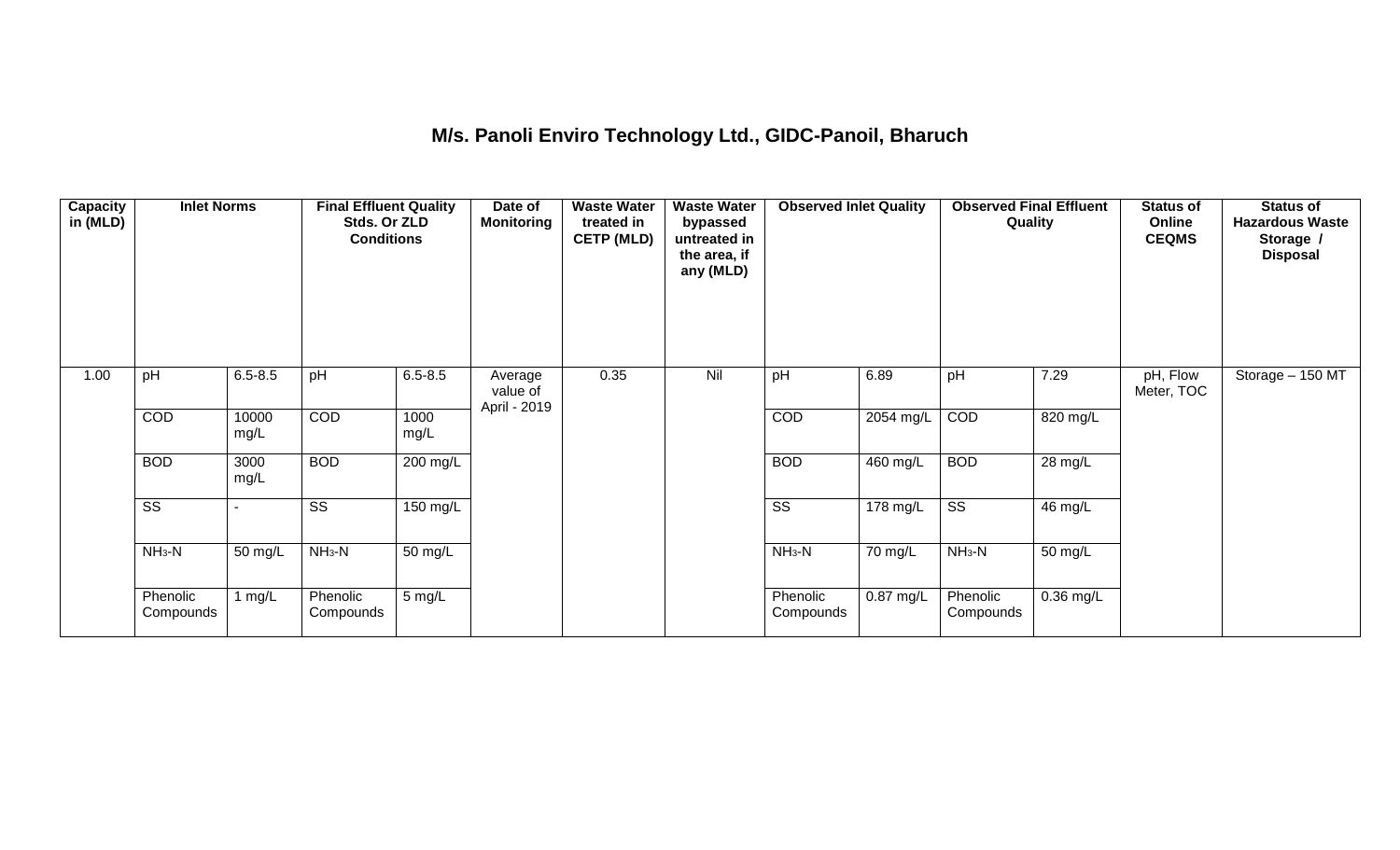#### **M/s. Globe Enviro Care Ltd. [chemical units], GIDC-Sachin, Surat**

| Capacity<br>in (MLD) | <b>Inlet Norms</b>     |                    | <b>Final Effluent Quality</b><br>Stds. Or ZLD<br><b>Conditions</b> |                    | Date of<br><b>Monitoring</b>        | <b>Waste Water</b><br>treated in<br><b>CETP (MLD)</b> | <b>Waste Water</b><br>bypassed<br>untreated in<br>the area, if<br>any (MLD) | <b>Observed Inlet Quality</b> |                    | <b>Observed Final Effluent</b><br>Quality |             | <b>Status of</b><br>Online<br><b>CEQMS</b> | <b>Status of</b><br><b>Hazardous Waste</b><br>Storage /<br><b>Disposal</b> |
|----------------------|------------------------|--------------------|--------------------------------------------------------------------|--------------------|-------------------------------------|-------------------------------------------------------|-----------------------------------------------------------------------------|-------------------------------|--------------------|-------------------------------------------|-------------|--------------------------------------------|----------------------------------------------------------------------------|
| 0.50                 | pH                     | 6.5 to 8.5         | pH                                                                 | 6.5 to 8.5         | Average<br>value of<br>April - 2019 | 0.35                                                  | Nil                                                                         | pH                            | 7.515              | pH                                        | 7.345       | pH, TOC,<br>TSS, Flow<br>meter             | Storage - 85 MT                                                            |
|                      | COD                    | 3000<br>mg/L       | COD                                                                | 250 mg/L           |                                     |                                                       |                                                                             | COD                           | 1826 mg/L          | COD                                       | 223 mg/L    |                                            |                                                                            |
|                      | <b>BOD</b>             | 1200<br>mg/L       | <b>BOD</b>                                                         | 30 mg/L            |                                     |                                                       |                                                                             | <b>BOD</b>                    | 506 mg/L           | <b>BOD</b>                                | 29 mg/L     |                                            |                                                                            |
|                      | $\overline{\text{ss}}$ | $300 \text{ mg/L}$ | $\overline{\text{ss}}$                                             | $100 \text{ mg/L}$ |                                     |                                                       |                                                                             | $\overline{\text{ss}}$        | $421 \text{ mg/L}$ | $\overline{\text{ss}}$                    | 78 mg/L     |                                            |                                                                            |
|                      | $NH3-N$                | 50 mg/L            | $NH3-N$                                                            | 50 mg/L            |                                     |                                                       |                                                                             | $NH3-N$                       | 153 mg/L           | $NH3-N$                                   | 36 mg/L     |                                            |                                                                            |
|                      | Phenolic<br>Compounds  | 1 mg/L             | Phenolic<br>Compounds                                              | 1 $mg/L$           |                                     |                                                       |                                                                             | Phenolic<br>Compounds         | 0.86 mg/L          | Phenolic<br>Compounds                     | $0.41$ mg/L |                                            |                                                                            |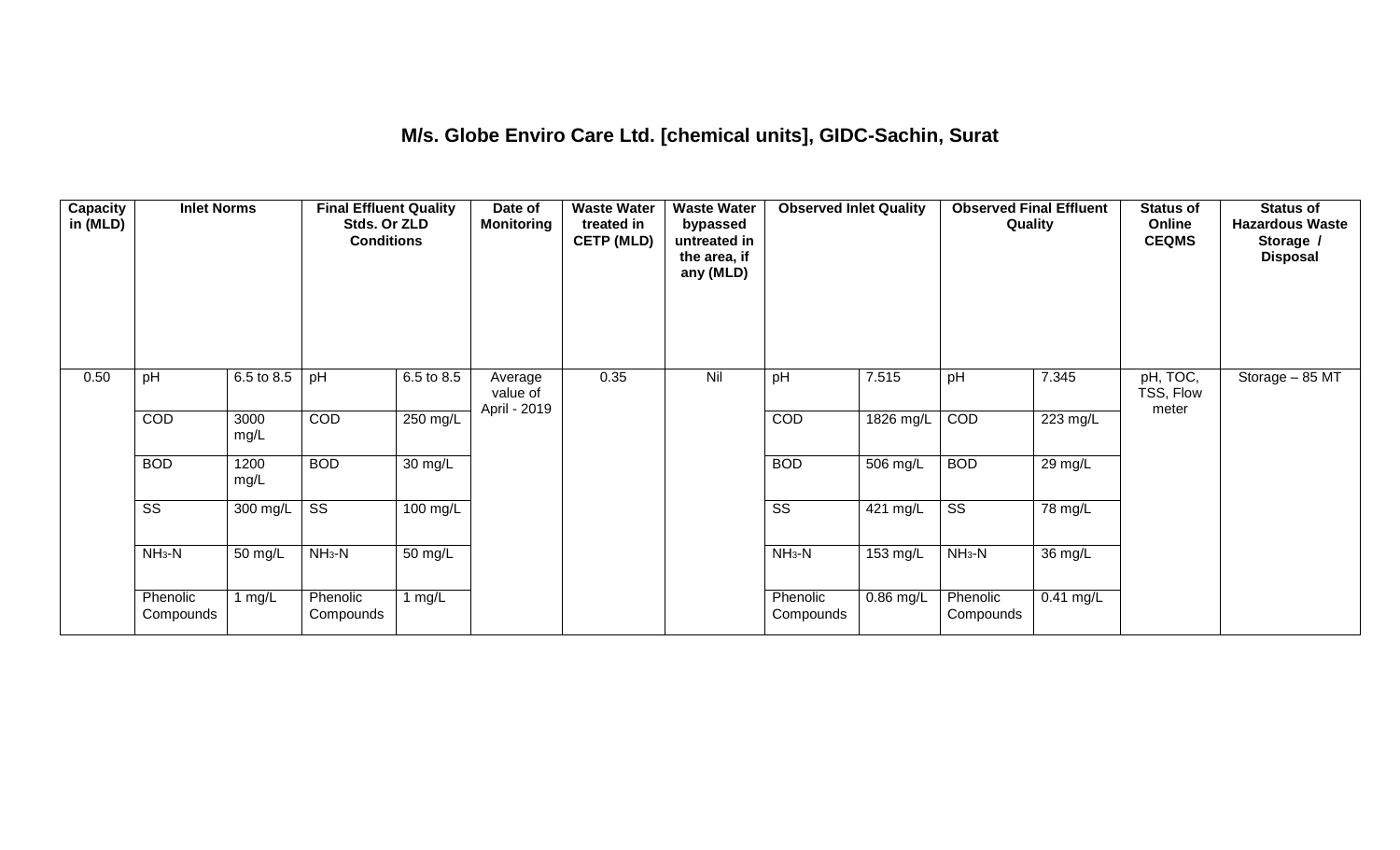#### **M/s. Sachin Infra Environment Ltd., GIDC-Sachin, Surat**

| <b>Capacity</b><br>in (MLD) | <b>Inlet Norms</b>     |                  | <b>Final Effluent Quality</b><br>Stds. Or ZLD<br><b>Conditions</b> |                      | Date of<br><b>Monitoring</b>        | <b>Waste Water</b><br>treated in<br><b>CETP (MLD)</b> | <b>Waste Water</b><br>bypassed<br>untreated in<br>the area, if<br>any (MLD) | <b>Observed Inlet Quality</b> |                      | <b>Observed Final Effluent</b><br>Quality |            | <b>Status of</b><br>Online<br><b>CEQMS</b> | <b>Status of</b><br><b>Hazardous Waste</b><br>Storage /<br><b>Disposal</b> |
|-----------------------------|------------------------|------------------|--------------------------------------------------------------------|----------------------|-------------------------------------|-------------------------------------------------------|-----------------------------------------------------------------------------|-------------------------------|----------------------|-------------------------------------------|------------|--------------------------------------------|----------------------------------------------------------------------------|
| 50                          | pH                     | Not<br>Furnished | pH                                                                 | $6.5 - 8.5$          | Average<br>value of<br>April - 2019 | 40                                                    | Nil                                                                         | pH                            | 7.605                | pH                                        | 7.465      | pH, Flow<br>Meter, TOC                     | Storage - 200 MT<br>Disposal - 522 MT                                      |
|                             | COD                    | 1000<br>mg/L     | COD                                                                | 250 mg/L             |                                     |                                                       |                                                                             | COD                           | 1008 mg/L            | COD                                       | $383$ mg/L |                                            |                                                                            |
|                             | <b>BOD</b>             | 400 mg/L         | <b>BOD</b>                                                         | 30 mg/L              |                                     |                                                       |                                                                             | <b>BOD</b>                    | 254 mg/L             | <b>BOD</b>                                | 48 mg/L    |                                            |                                                                            |
|                             | $\overline{\text{ss}}$ | 300 mg/L         | $\overline{\text{ss}}$                                             | $100 \text{ mg/L}$   |                                     |                                                       |                                                                             | $\overline{\text{ss}}$        | 262 mg/L             | $\overline{\text{ss}}$                    | 71 mg/L    |                                            |                                                                            |
|                             | $NH3-N$                | 50 mg/L          | $NH_3-N$                                                           | $\overline{50}$ mg/L |                                     |                                                       |                                                                             | $NH_3-N$                      | $\overline{2}6$ mg/L | $NH_3-N$                                  | 17 mg/L    |                                            |                                                                            |
|                             | Phenolic<br>Compounds  | mg/L             | Phenolic<br>Compounds                                              | 01 mg/L              |                                     |                                                       |                                                                             | Phenolic<br>Compounds         | $0.77$ mg/L          | Phenolic<br>Compounds                     | $0.5$ mg/L |                                            |                                                                            |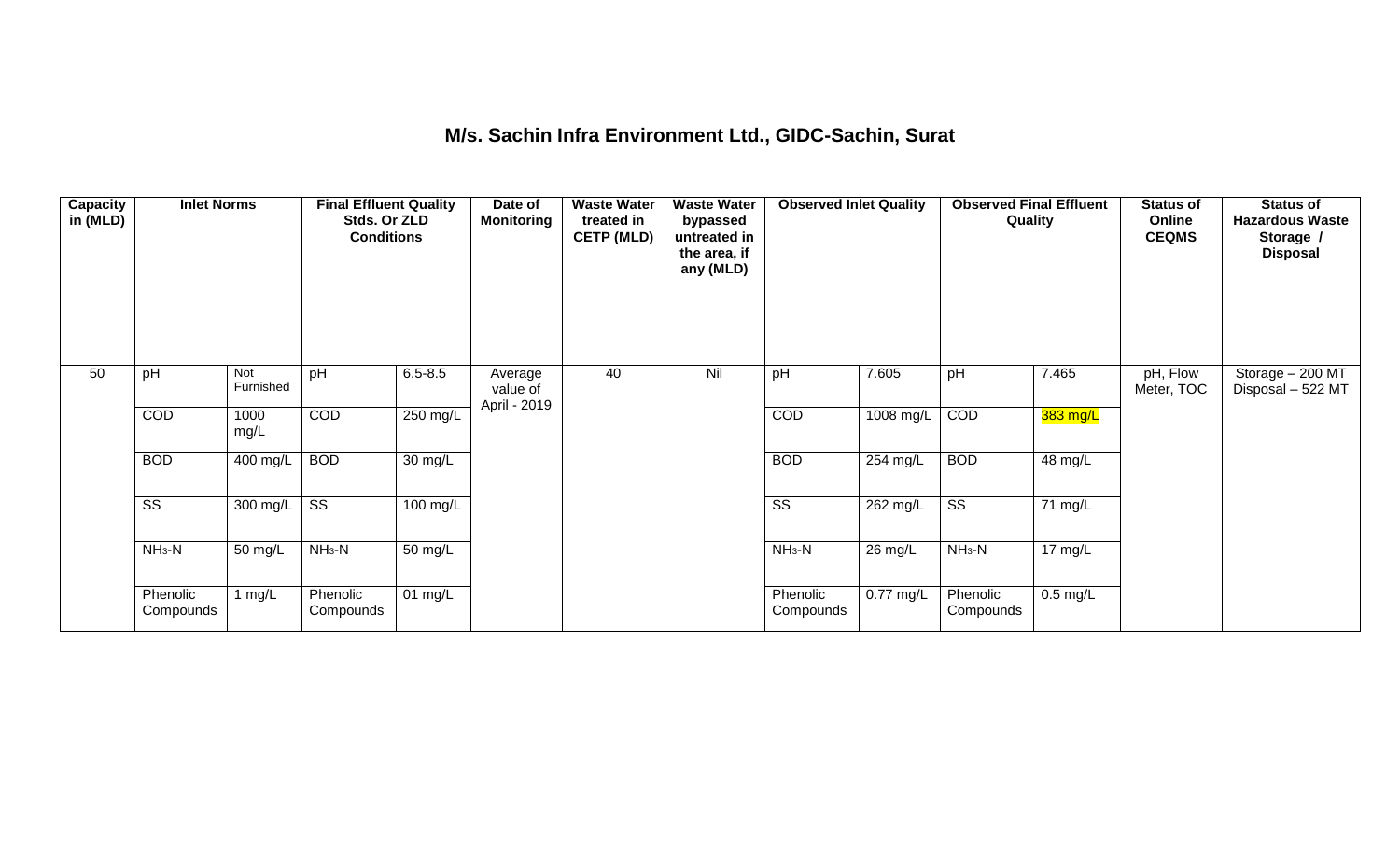## **M/s. Palsana Enviro Protection Ltd., (PEPL), Kadodara, Surat**

| Capacity<br>in (MLD) | <b>Inlet Norms</b>     |              | <b>Final Effluent Quality</b><br>Stds. Or ZLD<br><b>Conditions</b> |                      | Date of<br><b>Monitoring</b>           | <b>Waste Water</b><br>treated in<br><b>CETP (MLD)</b> | <b>Waste Water</b><br>bypassed<br>untreated in<br>the area, if<br>any (MLD) | <b>Observed Inlet Quality</b> | <b>Observed Final Effluent</b><br>Quality | <b>Status of</b><br>Online<br><b>CEQMS</b> | <b>Status of</b><br><b>Hazardous Waste</b><br>Storage /<br><b>Disposal</b> |
|----------------------|------------------------|--------------|--------------------------------------------------------------------|----------------------|----------------------------------------|-------------------------------------------------------|-----------------------------------------------------------------------------|-------------------------------|-------------------------------------------|--------------------------------------------|----------------------------------------------------------------------------|
| 100                  | pH                     | 6.5 to 8.5   | pH                                                                 | 6.5 to 8.5           | No Visit in<br>the month<br>of April - | 95                                                    | Nil                                                                         | pH                            | pH                                        | pH, Flow<br>Meter, COD,<br>BOD, TSS        | $\sim$                                                                     |
|                      | COD                    | 1000<br>mg/L | COD                                                                | 250 mg/L             | 2019                                   |                                                       |                                                                             | COD                           | COD                                       |                                            |                                                                            |
|                      | <b>BOD</b>             | 400 mg/L     | <b>BOD</b>                                                         | $\overline{30}$ mg/L |                                        |                                                       |                                                                             | <b>BOD</b>                    | <b>BOD</b>                                |                                            |                                                                            |
|                      | $\overline{\text{ss}}$ | 300 mg/L     | $\overline{\text{ss}}$                                             | 100 mg/L             |                                        |                                                       |                                                                             | $\overline{\text{ss}}$        | $\overline{\text{ss}}$                    |                                            |                                                                            |
|                      | $NH3-N$                | 50 mg/L      | $NH3-N$                                                            | 50 mg/L              |                                        |                                                       |                                                                             | $NH3-N$                       | $NH_3-N$                                  |                                            |                                                                            |
|                      | Phenolic<br>Compounds  | 1 $mg/L$     | Phenolic<br>Compounds                                              | 1 $mg/L$             |                                        |                                                       |                                                                             | Phenolic<br>Compounds         | Phenolic<br>Compounds                     |                                            |                                                                            |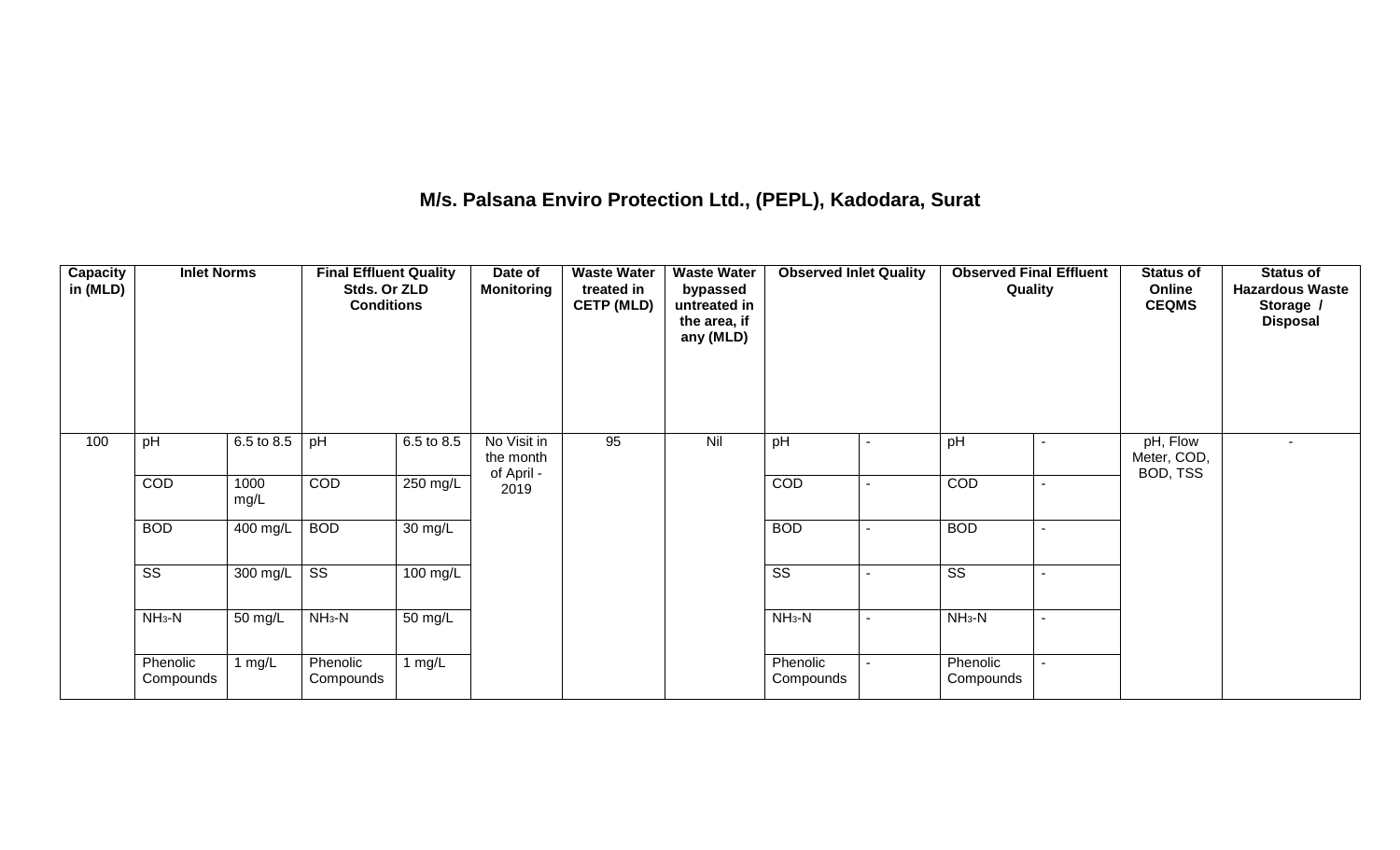#### **M/s. Pandesara Infrastructure Ltd., GIDC- Pandesara, Surat**

| Capacity<br>in (MLD) | <b>Inlet Norms</b>    |                                 | <b>Final Effluent Quality</b><br>Stds. Or ZLD<br><b>Conditions</b> |                      | Date of<br><b>Monitoring</b>        | <b>Waste Water</b><br>treated in<br><b>CETP (MLD)</b> | <b>Waste Water</b><br>bypassed<br>untreated in<br>the area, if<br>any (MLD) | <b>Observed Inlet Quality</b> |           | <b>Observed Final Effluent</b><br>Quality |             | <b>Status of</b><br>Online<br><b>CEQMS</b> | <b>Status of</b><br><b>Hazardous Waste</b><br>Storage /<br><b>Disposal</b> |
|----------------------|-----------------------|---------------------------------|--------------------------------------------------------------------|----------------------|-------------------------------------|-------------------------------------------------------|-----------------------------------------------------------------------------|-------------------------------|-----------|-------------------------------------------|-------------|--------------------------------------------|----------------------------------------------------------------------------|
| 100                  | pH                    | $6.5 - 8.5$                     | pH                                                                 | $6.5 - 8.5$          | Average<br>value of<br>April - 2019 | 88                                                    | Nil                                                                         | pH                            | 7.315     | pH                                        | 7.395       | pH, Flow<br>Meter, TOC,<br><b>COD</b>      | Storage - 250 MT<br>Disposal - 2081<br>MT                                  |
|                      | COD                   | 1000<br>mg/L                    | <b>COD</b>                                                         | 250 mg/L             |                                     |                                                       |                                                                             | COD                           | 1443 mg/L | COD                                       | 380 mg/L    |                                            |                                                                            |
|                      | <b>BOD</b>            | 400 mg/L                        | <b>BOD</b>                                                         | $\overline{30}$ mg/L |                                     |                                                       |                                                                             | <b>BOD</b>                    | 380 mg/L  | <b>BOD</b>                                | $44$ mg/L   |                                            |                                                                            |
|                      | SS                    | 300 mg/L $\overline{\text{SS}}$ |                                                                    | 100 mg/L             |                                     |                                                       |                                                                             | $\overline{\text{ss}}$        | 125 mg/L  | $\overline{\text{ss}}$                    | 35 mg/L     |                                            |                                                                            |
|                      | $NH3-N$               | 50 mg/L                         | $NH3-N$                                                            | 50 mg/L              |                                     |                                                       |                                                                             | $NH_3-N$                      | 64 mg/L   | $NH_3-N$                                  | 18 mg/L     |                                            |                                                                            |
|                      | Phenolic<br>Compounds | $01$ mg/L                       | Phenolic<br>Compounds                                              | 01 mg/L              |                                     |                                                       |                                                                             | Phenolic<br>Compounds         | 0.76 mg/L | Phenolic<br>Compounds                     | $0.44$ mg/L |                                            |                                                                            |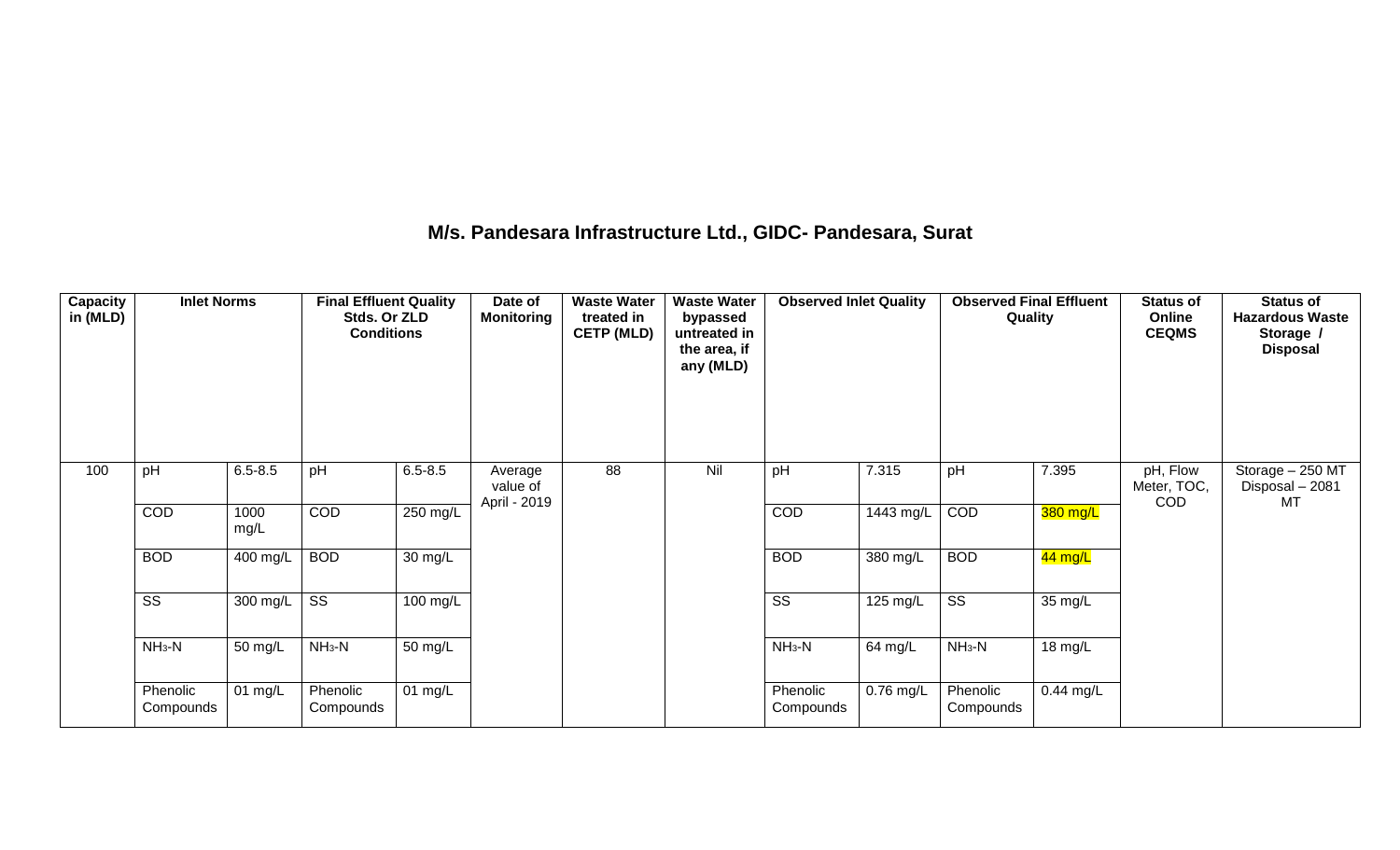## **M/s. Gujarat Eco Textile Park Pvt Ltd, Palsana, Surat**

| Capacity<br>in (MLD) | <b>Inlet Norms</b>     |              | <b>Final Effluent Quality</b><br>Stds. Or ZLD<br><b>Conditions</b> |                      | Date of<br>Monitoring                  | <b>Waste Water</b><br>treated in<br><b>CETP (MLD)</b> | <b>Waste Water</b><br>bypassed<br>untreated in<br>the area, if<br>any (MLD) | <b>Observed Inlet Quality</b> |                | <b>Observed Final Effluent</b><br>Quality |                          | <b>Status of</b><br>Online<br><b>CEQMS</b> | <b>Status of</b><br><b>Hazardous Waste</b><br>Storage /<br><b>Disposal</b> |
|----------------------|------------------------|--------------|--------------------------------------------------------------------|----------------------|----------------------------------------|-------------------------------------------------------|-----------------------------------------------------------------------------|-------------------------------|----------------|-------------------------------------------|--------------------------|--------------------------------------------|----------------------------------------------------------------------------|
| 60                   | pH                     | $6.5 - 8.5$  | pH                                                                 | 6.5 to 8.5           | No Visit in<br>the month<br>of April - | 35                                                    | Nil                                                                         | pH                            | -              | pH                                        |                          | pH, Flow<br>Meter, COD<br>Meter            |                                                                            |
|                      | COD                    | 1000<br>mg/L | COD                                                                | 250 mg/L             | 2019                                   |                                                       |                                                                             | COD                           | $\blacksquare$ | COD                                       | $\sim$                   | including<br><b>TOC</b>                    |                                                                            |
|                      | <b>BOD</b>             | 400 mg/L     | <b>BOD</b>                                                         | 100 mg/L             |                                        |                                                       |                                                                             | <b>BOD</b>                    | $\blacksquare$ | <b>BOD</b>                                | $\overline{\phantom{a}}$ |                                            |                                                                            |
|                      | $\overline{\text{ss}}$ | 300 mg/L     | $\overline{\text{ss}}$                                             | $\overline{60}$ mg/L |                                        |                                                       |                                                                             | $\overline{\text{ss}}$        | $\blacksquare$ | $\overline{\text{ss}}$                    |                          |                                            |                                                                            |
|                      | $NH3-N$                | 50 mg/L      | $NH3-N$                                                            | 50 mg/L              |                                        |                                                       |                                                                             | $NH_3-N$                      | $\blacksquare$ | $NH_3-N$                                  |                          |                                            |                                                                            |
|                      | Phenolic<br>Compounds  |              | Phenolic<br>Compounds                                              | 1 $mg/L$             |                                        |                                                       |                                                                             | Phenolic<br>Compounds         | $\blacksquare$ | Phenolic<br>Compounds                     |                          |                                            |                                                                            |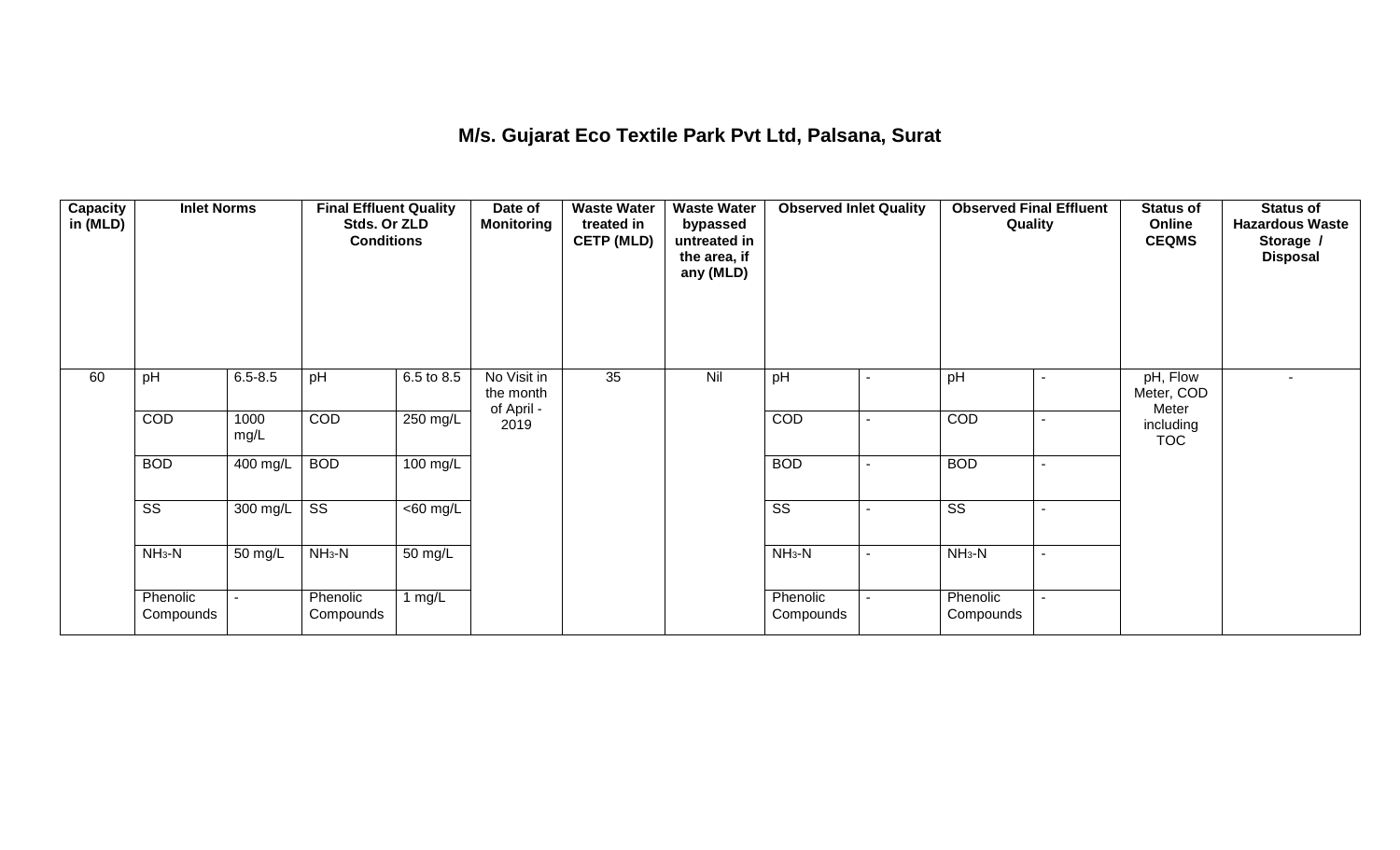#### **M/s. Fairdeal Textile Parks Pvt. Ltd, Kosamaba, Surat**

| <b>Capacity</b><br>in (MLD) | <b>Inlet Norms</b>     |          | <b>Final Effluent Quality</b><br>Stds. Or ZLD<br><b>Conditions</b> |                      | Date of<br><b>Monitoring</b>           | <b>Waste Water</b><br>treated in<br><b>CETP (MLD)</b> | <b>Waste Water</b><br>bypassed<br>untreated in<br>the area, if<br>any (MLD) | Ob<br>served Inlet Quality |                | <b>Observed Final Effluent</b><br>Quality | <b>Status of</b><br>Online<br><b>CEQMS</b> | <b>Status of</b><br><b>Hazardous Waste</b><br>Storage /<br><b>Disposal</b> |
|-----------------------------|------------------------|----------|--------------------------------------------------------------------|----------------------|----------------------------------------|-------------------------------------------------------|-----------------------------------------------------------------------------|----------------------------|----------------|-------------------------------------------|--------------------------------------------|----------------------------------------------------------------------------|
| 2.25                        | pH                     |          | pH                                                                 | 6.5 to 8.5           | No visit in<br>the month<br>of April - | 1.00                                                  | Nil                                                                         | pH                         |                | pH                                        | pH, Flow<br>Meter                          |                                                                            |
|                             | COD                    | 500 mg/L | COD                                                                | 100 mg/L             | 2019                                   |                                                       |                                                                             | COD                        |                | COD                                       |                                            |                                                                            |
|                             | <b>BOD</b>             | 200 mg/L | <b>BOD</b>                                                         | $\overline{30}$ mg/L |                                        |                                                       |                                                                             | <b>BOD</b>                 |                | <b>BOD</b>                                |                                            |                                                                            |
|                             | $\overline{\text{ss}}$ |          | $\overline{\text{ss}}$                                             | $\overline{60}$ mg/L |                                        |                                                       |                                                                             | $\overline{\text{ss}}$     |                | $\overline{\text{ss}}$                    |                                            |                                                                            |
|                             | $NH3-N$                | ۰        | $NH3-N$                                                            | $\overline{50}$ mg/L |                                        |                                                       |                                                                             | $NH_3-N$                   | $\blacksquare$ | $NH3-N$                                   |                                            |                                                                            |
|                             | Phenolic<br>Compounds  |          | Phenolic<br>Compounds                                              | 1 $mg/L$             |                                        |                                                       |                                                                             | Phenolic<br>Compounds      |                | Phenolic<br>Compounds                     |                                            |                                                                            |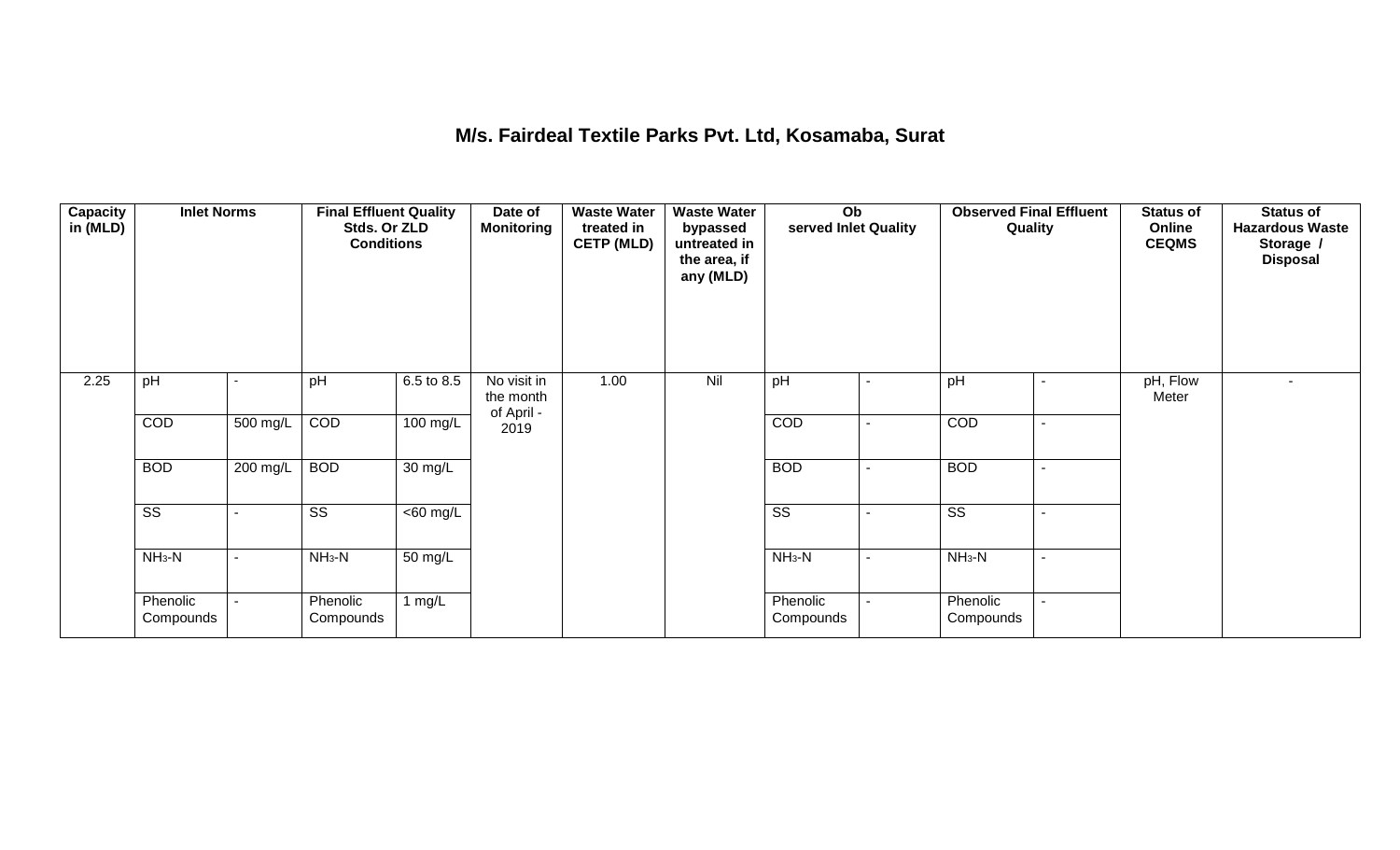## **M/s. New Palsana Industrial Co. Op. Society Ltd., Palsana, Surat**

| Capacity<br>in (MLD) | <b>Inlet Norms</b>     |                  | <b>Final Effluent Quality</b><br>Stds. Or ZLD<br><b>Conditions</b> |                      | Date of<br><b>Monitoring</b>        | <b>Waste Water</b><br>treated in<br><b>CETP (MLD)</b> | <b>Waste Water</b><br>bypassed<br>untreated in<br>the area, if<br>any (MLD) | <b>Observed Inlet Quality</b> |             | <b>Observed Final Effluent</b> | Quality     | <b>Status of</b><br>Online<br><b>CEQMS</b> | <b>Status of</b><br><b>Hazardous Waste</b><br>Storage /<br><b>Disposal</b> |
|----------------------|------------------------|------------------|--------------------------------------------------------------------|----------------------|-------------------------------------|-------------------------------------------------------|-----------------------------------------------------------------------------|-------------------------------|-------------|--------------------------------|-------------|--------------------------------------------|----------------------------------------------------------------------------|
| 45                   | pH                     | $6.5 - 8.5$      | pH                                                                 | $6.5 - 8.5$          | Average<br>value of<br>April - 2019 | 22                                                    | Nil                                                                         | pH                            | 7.04        | pH                             | 7.53        | pH, Flow<br>meter, COD,<br>BOD, TSS        | Storage - 700 MT<br>Disposal - 1061<br>МT                                  |
|                      | COD                    | 1000<br>mg/L     | COD                                                                | 250 mg/L             |                                     |                                                       |                                                                             | COD                           | 1550 mg/L   | COD                            | 230 mg/L    |                                            |                                                                            |
|                      | <b>BOD</b>             | 400 mg/L         | <b>BOD</b>                                                         | $30 \text{ mg/L}$    |                                     |                                                       |                                                                             | <b>BOD</b>                    | 410 mg/L    | <b>BOD</b>                     | 28 mg/L     |                                            |                                                                            |
|                      | $\overline{\text{ss}}$ | 300 mg/L $\vert$ | $\overline{\text{ss}}$                                             | $<$ 60 mg/L          |                                     |                                                       |                                                                             | $\overline{\text{ss}}$        | 318 mg/L    | $\overline{\text{ss}}$         | 46 mg/L     |                                            |                                                                            |
|                      | $NH3-N$                | 50 mg/L          | $NH3-N$                                                            | $\overline{50}$ mg/L |                                     |                                                       |                                                                             | $NH3-N$                       | 42 mg/L     | $NH3-N$                        | 9 mg/L      |                                            |                                                                            |
|                      | Phenolic<br>Compounds  | 1 mg/L           | Phenolic<br>Compounds                                              | 1 $mg/L$             |                                     |                                                       |                                                                             | Phenolic<br>Compounds         | $0.57$ mg/L | Phenolic<br>Compounds          | $0.45$ mg/L |                                            |                                                                            |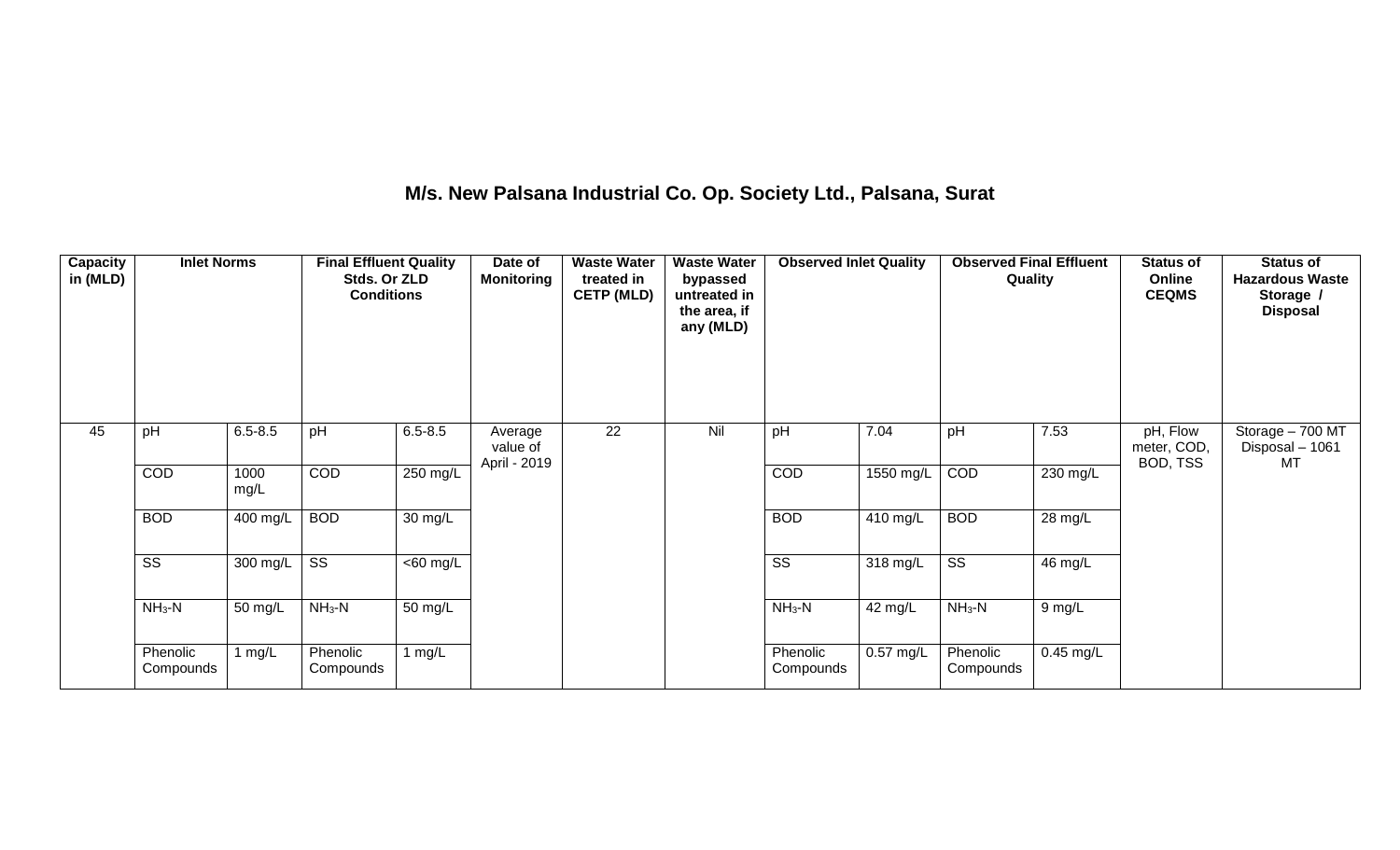## **M/s. Vapi Waste & Effluent Management Co. Ltd, Vapi**

| <b>Capacity</b><br>in (MLD) | <b>Inlet Norms</b>     |              | <b>Final Effluent Quality</b><br>Stds. Or ZLD<br><b>Conditions</b> |                      | Date of<br><b>Monitoring</b>        | <b>Waste Water</b><br>treated in<br><b>CETP (MLD)</b> | <b>Waste Water</b><br>bypassed<br>untreated in<br>the area, if<br>any (MLD) | <b>Observed Inlet Quality</b> |           | <b>Observed Final Effluent</b><br>Quality |                | <b>Status of</b><br>Online<br><b>CEQMS</b> | <b>Status of</b><br><b>Hazardous Waste</b><br>Storage /<br><b>Disposal</b> |
|-----------------------------|------------------------|--------------|--------------------------------------------------------------------|----------------------|-------------------------------------|-------------------------------------------------------|-----------------------------------------------------------------------------|-------------------------------|-----------|-------------------------------------------|----------------|--------------------------------------------|----------------------------------------------------------------------------|
| 55                          | pH                     | $6.5 - 8.5$  | 0.                                                                 | $6.5 - 8.5$          | Average<br>value of<br>April - 2019 | 55                                                    | Nil                                                                         | pH                            | 7.735     | pH                                        | 7.845          | pH, Flow<br>Meter, TOC &<br>DO Meter       | Storage - 1946 MT                                                          |
|                             | COD                    | 1000<br>mg/L | <b>COD</b>                                                         | 250 mg/L             |                                     |                                                       |                                                                             | COD                           | 1455 mg/L | COD                                       | 296 mg/L       |                                            |                                                                            |
|                             | <b>BOD</b>             | 400 mg/L     | <b>BOD</b>                                                         | $\overline{30}$ mg/L |                                     |                                                       |                                                                             | <b>BOD</b>                    | 365 mg/L  | <b>BOD</b>                                | 36 mg/L        |                                            |                                                                            |
|                             | $\overline{\text{ss}}$ | 300 mg/L     | $\overline{\text{ss}}$                                             | $100 \text{ mg/L}$   |                                     |                                                       |                                                                             | $\overline{\text{SS}}$        | 99 mg/L   | $\overline{\text{ss}}$                    | 57 mg/L        |                                            |                                                                            |
|                             | $NH3-N$                | 50 mg/L      | $NH3-N$                                                            | $\overline{50}$ mg/L |                                     |                                                       |                                                                             | $NH3-N$                       | 69 mg/L   | $NH_3-N$                                  | 50 mg/L        |                                            |                                                                            |
|                             | Phenolic<br>Compounds  | 1 $mg/L$     | Phenolic<br>Compounds                                              | 1 mg/ $L$            |                                     |                                                       |                                                                             | Phenolic<br>Compounds         | 4.3 mg/L  | Phenolic<br>Compounds                     | 0.3485<br>mg/L |                                            |                                                                            |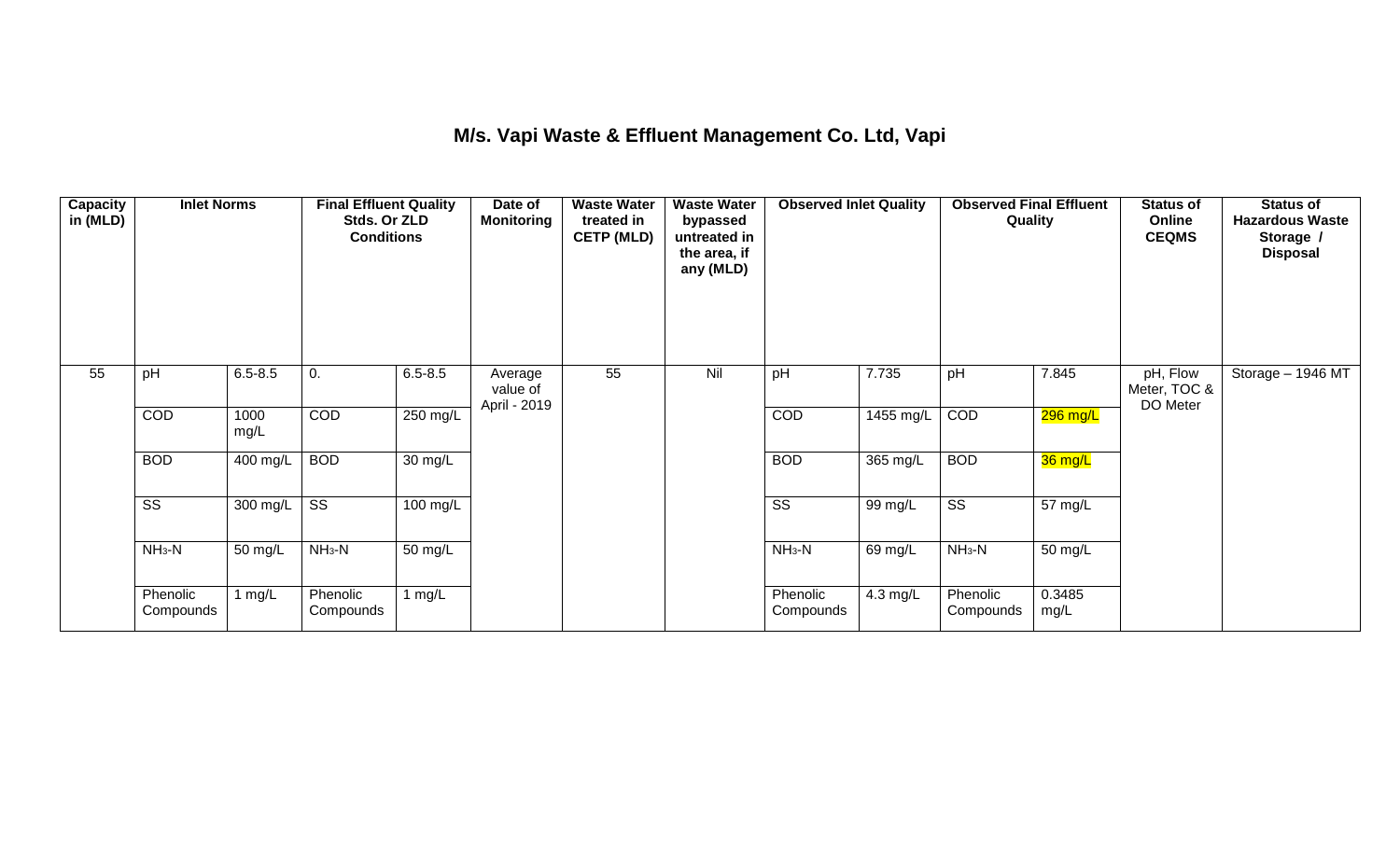#### **M/s. Sarigam Clean Initiative (Old Name-Gujarat Industrial Development Corporation), Sarigam**

| Capacity<br>in (MLD) | <b>Inlet Norms</b>                              |              | <b>Final Effluent Quality</b><br>Stds. Or ZLD<br><b>Conditions</b> |             | Date of<br><b>Monitoring</b>        | <b>Waste Water</b><br>treated in<br><b>CETP (MLD)</b> | <b>Waste Water</b><br>bypassed<br>untreated in<br>the area, if<br>any (MLD)<br>Nil | <b>Observed Inlet Quality</b>                   |               | <b>Observed Final Effluent</b><br>Quality |                   | <b>Status of</b><br>Online<br><b>CEQMS</b> | <b>Status of</b><br><b>Hazardous Waste</b><br>Storage /<br><b>Disposal</b> |
|----------------------|-------------------------------------------------|--------------|--------------------------------------------------------------------|-------------|-------------------------------------|-------------------------------------------------------|------------------------------------------------------------------------------------|-------------------------------------------------|---------------|-------------------------------------------|-------------------|--------------------------------------------|----------------------------------------------------------------------------|
| 12.5                 | pH                                              | $6.5 - 8.5$  | pH                                                                 | $6.5 - 8.5$ | Average<br>value of<br>April - 2019 | 8.5                                                   |                                                                                    | pH                                              | 7.35          | pH                                        | 8.01              | Flow Meter,<br>TOC meter                   | Storage $-380$ MT                                                          |
|                      | COD                                             | 1000<br>mg/L | <b>COD</b>                                                         | $250$ mg/L  |                                     |                                                       |                                                                                    | COD                                             | 1046<br>mg/L  | COD                                       | 147 mg/L          |                                            |                                                                            |
|                      | BOD <sub>(3</sub><br>days at<br>$27^{\circ}C$ ) | 400 mg/L     | BOD <sub>(3</sub><br>days at<br>$27^{\circ}C$ )                    | 100 mg/L    |                                     |                                                       |                                                                                    | BOD <sub>(3</sub><br>days at<br>$27^{\circ}C$ ) | $242$ mg/L    | BOD (3 days<br>at $27^{\circ}$ C)         | $27 \text{ mg/L}$ |                                            |                                                                            |
|                      | $\overline{\text{SS}}$                          | 300 mg/L     | SS                                                                 | 100 mg/L    |                                     |                                                       |                                                                                    | $\overline{\text{ss}}$                          | 66 mg/L       | $\overline{\text{SS}}$                    | 42 mg/L           |                                            |                                                                            |
|                      | $NH3-N$                                         | 50 mg/L      | $NH_3-N$                                                           | 50 mg/L     |                                     |                                                       |                                                                                    | $NH_3-N$                                        | 11 $mg/L$     | $NH_3-N$                                  | 13 mg/L           |                                            |                                                                            |
|                      | Phenolic<br>Compounds                           | 1 mg/L       | Phenolic<br>Compounds                                              | 1 $mg/L$    |                                     |                                                       |                                                                                    | Phenolic<br>Compounds                           | 0.226<br>mg/L | Phenolic<br>Compounds                     | 0.066 mg/L        |                                            |                                                                            |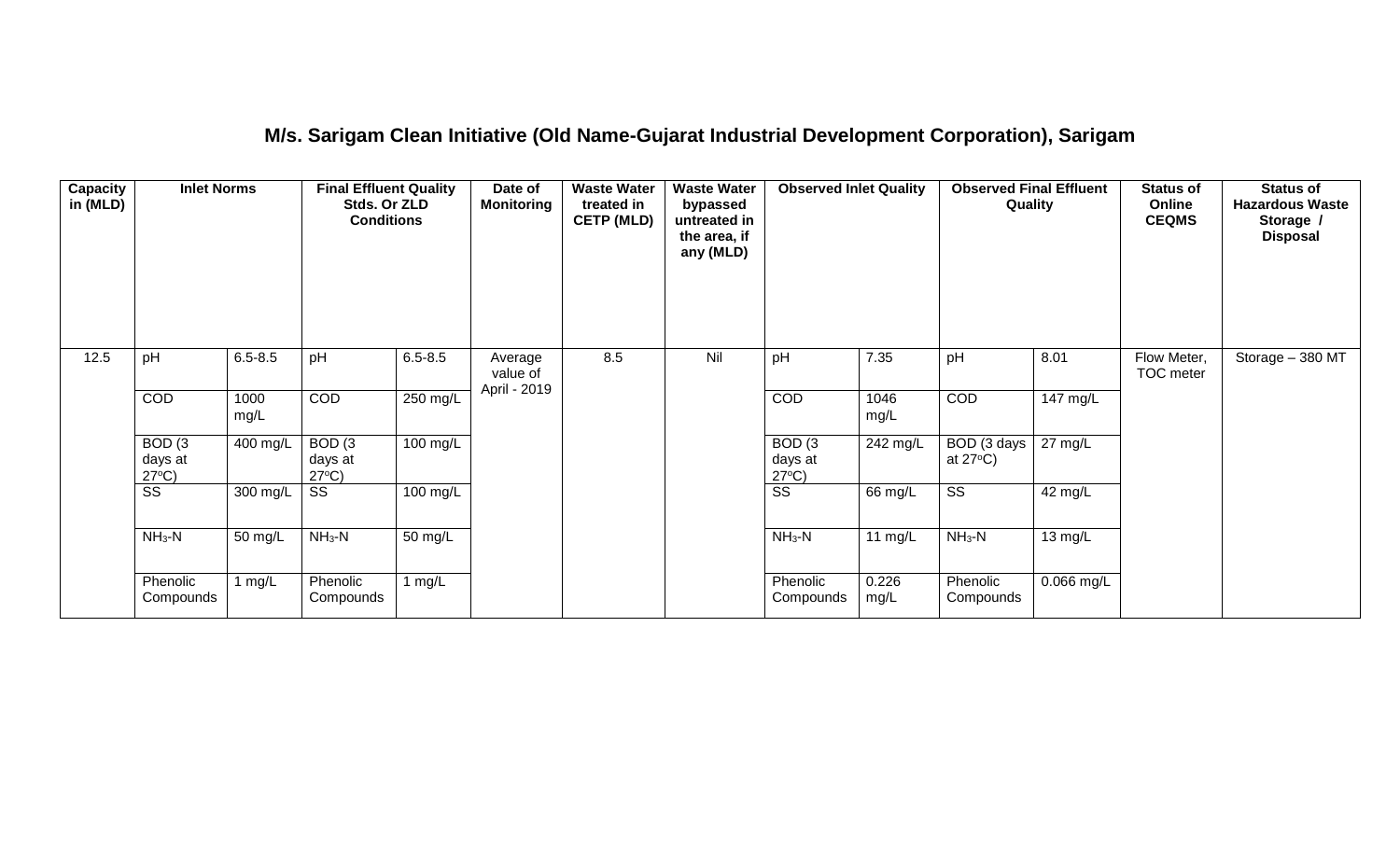#### **M/s. Veraval Industries Association, Veraval, Junagadh**

| <b>Capacity</b><br>in (MLD) | <b>Inlet Norms</b>     |                | <b>Final Effluent Quality</b><br>Stds. Or ZLD<br><b>Conditions</b> |        | Date of<br>Monitoring                  | <b>Waste Water</b><br>treated in<br><b>CETP (MLD)</b> | <b>Waste Water</b><br>bypassed<br>untreated in<br>the area, if<br>any (MLD) | <b>Observed Inlet Quality</b> |                          | <b>Observed Final Effluent</b><br>Quality |                          | <b>Status of</b><br>Online<br><b>CEQMS</b> | <b>Status of</b><br><b>Hazardous Waste</b><br>Storage /<br><b>Disposal</b> |
|-----------------------------|------------------------|----------------|--------------------------------------------------------------------|--------|----------------------------------------|-------------------------------------------------------|-----------------------------------------------------------------------------|-------------------------------|--------------------------|-------------------------------------------|--------------------------|--------------------------------------------|----------------------------------------------------------------------------|
| 5                           | pH                     | 5.5 to 9       | pH                                                                 | 6 to 9 | No visit in<br>the month<br>of April - | 1.5                                                   | Nil                                                                         | pH                            | $\overline{\phantom{a}}$ | pH                                        | $\overline{\phantom{a}}$ | $\overline{\phantom{a}}$                   | ۰.                                                                         |
|                             | COD                    | 3500           | COD                                                                | 250    | 2019                                   |                                                       |                                                                             | COD                           |                          | COD                                       | $\overline{\phantom{a}}$ |                                            |                                                                            |
|                             | <b>BOD</b>             | 1000           | <b>BOD</b>                                                         | 100    |                                        |                                                       |                                                                             | <b>BOD</b>                    |                          | <b>BOD</b>                                | $\overline{\phantom{a}}$ |                                            |                                                                            |
|                             | $\overline{\text{ss}}$ | 200            | $\overline{\text{ss}}$                                             | 100    |                                        |                                                       |                                                                             | $\overline{\text{ss}}$        |                          | $\overline{\text{ss}}$                    |                          |                                            |                                                                            |
|                             | $NH3-N$                | 50             | $NH3-N$                                                            | 50     |                                        |                                                       |                                                                             | $NH_3-N$                      | $\overline{\phantom{a}}$ | $NH3-N$                                   | $\overline{\phantom{a}}$ |                                            |                                                                            |
|                             | Phenol                 | $\blacksquare$ | Phenol                                                             | $\sim$ |                                        |                                                       |                                                                             | Phenolic<br>Compounds         |                          | Phenolic<br>Compounds                     | $\blacksquare$           |                                            |                                                                            |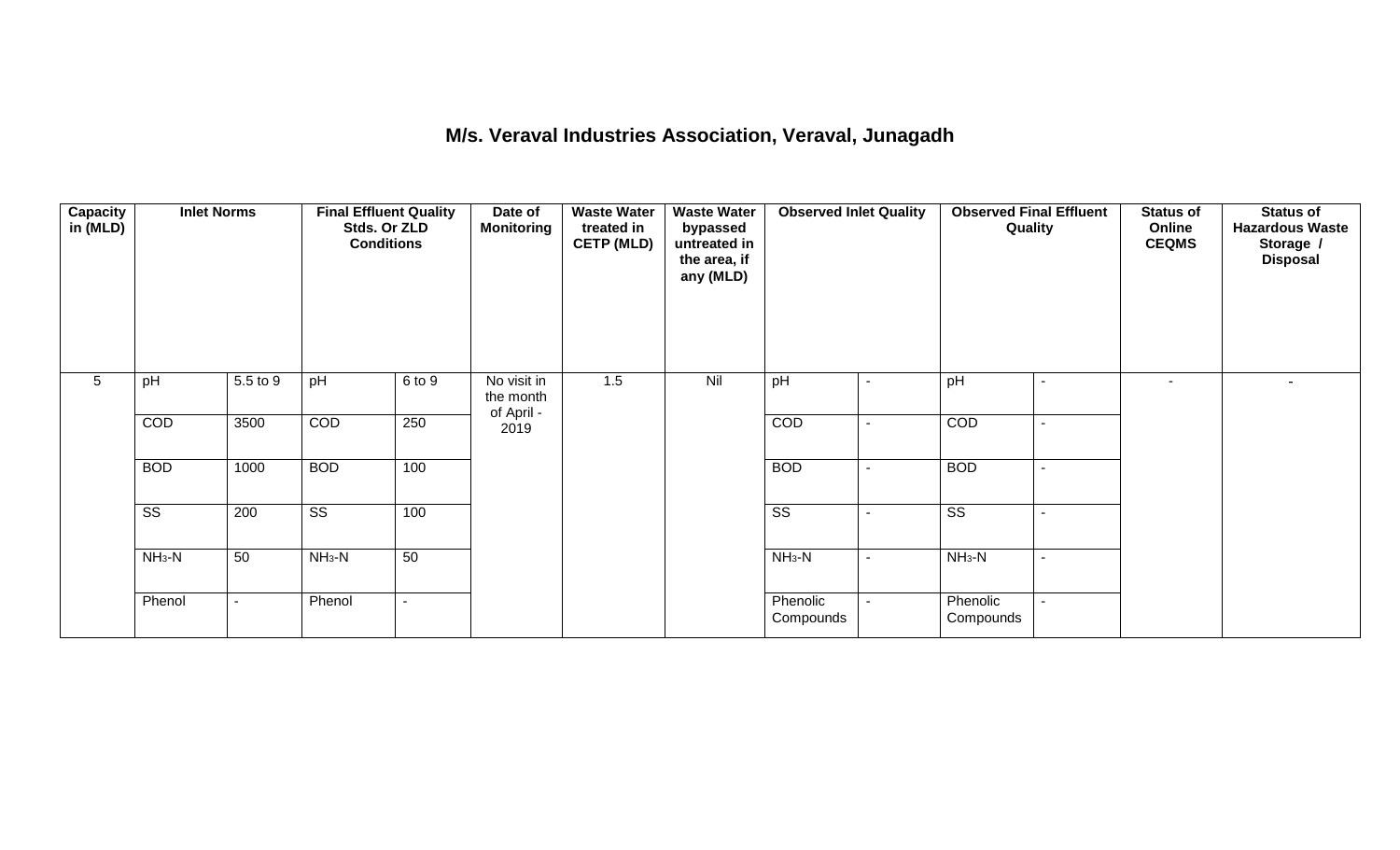#### **M/s. Bhatgam Washing Ghat Suddhikaran Yojana Pvt. Ltd., Bhatgam, Rajkot**

| Capacity<br>in (MLD) | <b>Inlet Norms</b>     |                   | <b>Final Effluent Quality</b><br>Stds. Or ZLD<br><b>Conditions</b> |                      | Date of<br><b>Monitoring</b>        | <b>Waste Water</b><br>treated in<br><b>CETP (MLD)</b> | <b>Waste Water</b><br>bypassed<br>untreated in<br>the area, if<br>any (MLD) | <b>Observed Inlet Quality</b> |          | <b>Observed Final Effluent</b><br>Quality |                    | <b>Status of</b><br>Online<br><b>CEQMS</b> | <b>Status of</b><br><b>Hazardous Waste</b><br>Storage /<br><b>Disposal</b> |
|----------------------|------------------------|-------------------|--------------------------------------------------------------------|----------------------|-------------------------------------|-------------------------------------------------------|-----------------------------------------------------------------------------|-------------------------------|----------|-------------------------------------------|--------------------|--------------------------------------------|----------------------------------------------------------------------------|
| 30                   | pH                     | $10.5 - 12$       | pH                                                                 | $6.5 - 9$            | Average<br>value of<br>April - 2019 | 6.00                                                  | Nil                                                                         | pH                            | 11.25    | pH                                        | 8.88               | pH, Flow<br>meter, SS,<br>Color, MLSS,     | Storage - 250 MT                                                           |
|                      | COD                    | 1000<br>mg/L      | COD                                                                | $100 \text{ mg/L}$   |                                     |                                                       |                                                                             | COD                           | 325 mg/L | COD                                       | $117 \text{ mg/L}$ | <b>COD</b>                                 |                                                                            |
|                      | <b>BOD</b>             | 350 mg/L          | <b>BOD</b>                                                         | 30 mg/L              |                                     |                                                       |                                                                             | <b>BOD</b>                    | 103 mg/L | <b>BOD</b>                                | 22 mg/L            |                                            |                                                                            |
|                      | $\overline{\text{ss}}$ | 2000<br>mg/L      | $\overline{\text{ss}}$                                             | $100$ mg/L           |                                     |                                                       |                                                                             | $\overline{\text{ss}}$        | 504 mg/L | $\overline{\text{ss}}$                    | $256$ mg/L         |                                            |                                                                            |
|                      | $NH3-N$                | $75 \text{ mg/L}$ | $NH3-N$                                                            | $\overline{50}$ mg/L |                                     |                                                       |                                                                             | $NH3-N$                       | 59 mg/L  | $NH3-N$                                   | 2.52 mg/L          |                                            |                                                                            |
|                      | Phenolic<br>Compounds  | 5 mg/L            | Phenolic<br>Compounds                                              | 1 mg/L               |                                     |                                                       |                                                                             | Phenolic<br>Compounds         | $\sim$   | Phenolic<br>Compounds                     | $\sim$             |                                            |                                                                            |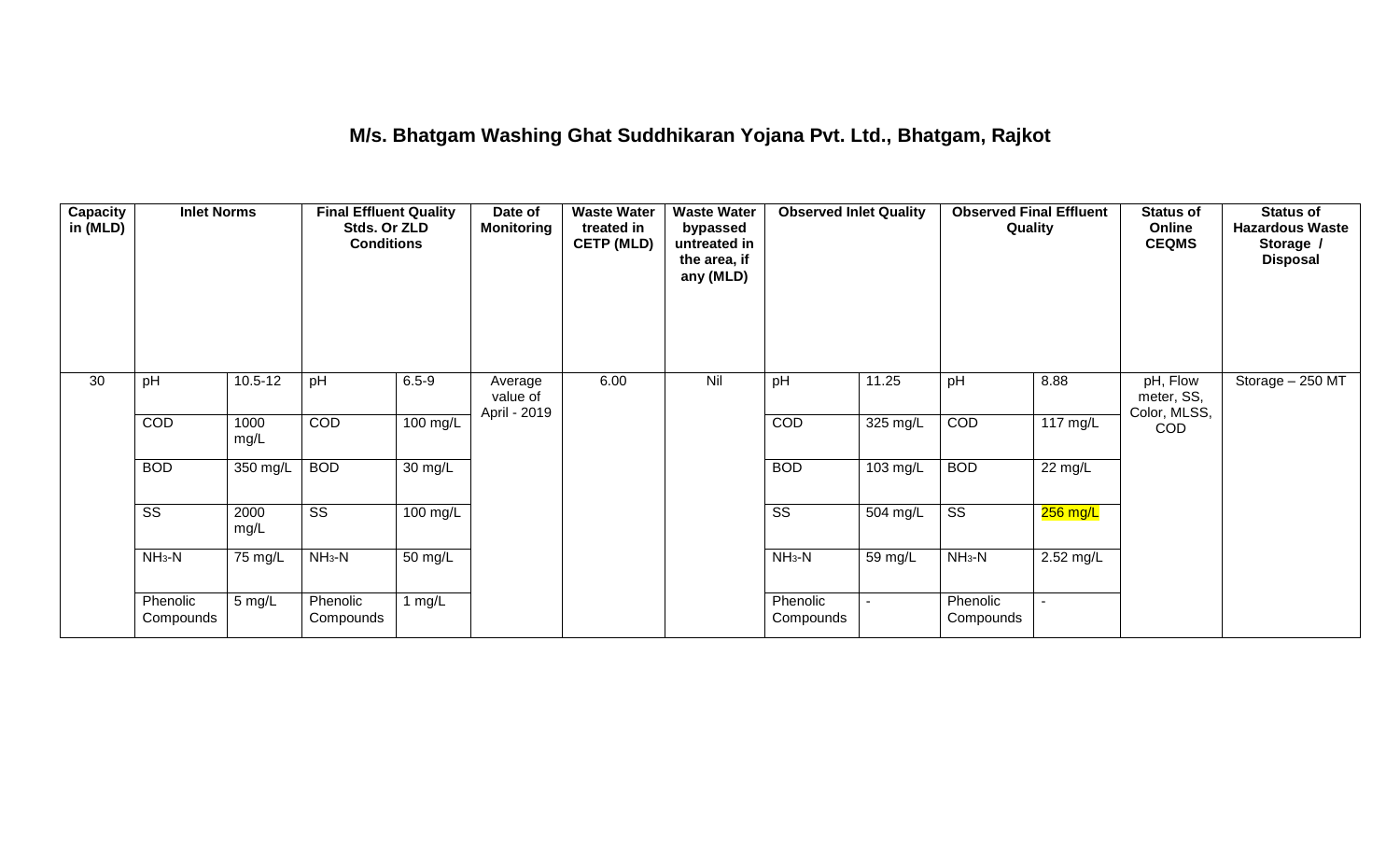# **M/s. Jetpur Dyeing & Printing Association, Jetpur, Rajkot**

| Capacity<br>in (MLD) | <b>Inlet Norms</b>     |              | <b>Final Effluent Quality</b><br>Stds. Or ZLD<br><b>Conditions</b> |                    | Date of<br><b>Monitoring</b>        | <b>Waste Water</b><br>treated in<br><b>CETP (MLD)</b> | <b>Waste Water</b><br>bypassed<br>untreated in<br>the area, if<br>any (MLD) | <b>Observed Inlet Quality</b><br>7.4 |          | <b>Observed Final Effluent</b><br>Quality |          | <b>Status of</b><br>Online<br><b>CEQMS</b> | <b>Status of</b><br><b>Hazardous Waste</b><br>Storage /<br><b>Disposal</b> |
|----------------------|------------------------|--------------|--------------------------------------------------------------------|--------------------|-------------------------------------|-------------------------------------------------------|-----------------------------------------------------------------------------|--------------------------------------|----------|-------------------------------------------|----------|--------------------------------------------|----------------------------------------------------------------------------|
| 10.00                | pH                     | 10.5-12.0    | pH                                                                 | $6.5 - 9$          | Average<br>value of<br>April - 2019 | 7.00                                                  | Nil                                                                         | pH                                   |          | pH                                        | 7.595    | pH, Flow<br>meter                          |                                                                            |
|                      | COD                    | 1000<br>mg/L | COD                                                                | 250 mg/L           |                                     |                                                       |                                                                             | COD                                  | 803 mg/L | COD                                       | 196 mg/L |                                            |                                                                            |
|                      | <b>BOD</b>             | 350 mg/L     | <b>BOD</b>                                                         | $100 \text{ mg/L}$ |                                     |                                                       |                                                                             | <b>BOD</b>                           | 259 mg/L | <b>BOD</b>                                | 64 mg/L  |                                            |                                                                            |
|                      | $\overline{\text{ss}}$ | 2000<br>mg/L | $\overline{\text{ss}}$                                             | 100 mg/L           |                                     |                                                       |                                                                             | $\overline{\text{ss}}$               | 516 mg/L | $\overline{\text{ss}}$                    | 97 mg/L  |                                            |                                                                            |
|                      | $NH_3-N$               | 75 mg/L      | $NH3-N$                                                            | 50 mg/L            |                                     |                                                       |                                                                             | $NH_3-N$                             | 24 mg/L  | $NH_3-N$                                  | 12 mg/L  |                                            |                                                                            |
|                      | Phenolic<br>Compounds  | 5 mg/L       | Phenolic<br>Compounds                                              | 1 $mg/L$           |                                     |                                                       |                                                                             | Phenolic<br>Compounds                |          | Phenolic<br>Compounds                     |          |                                            |                                                                            |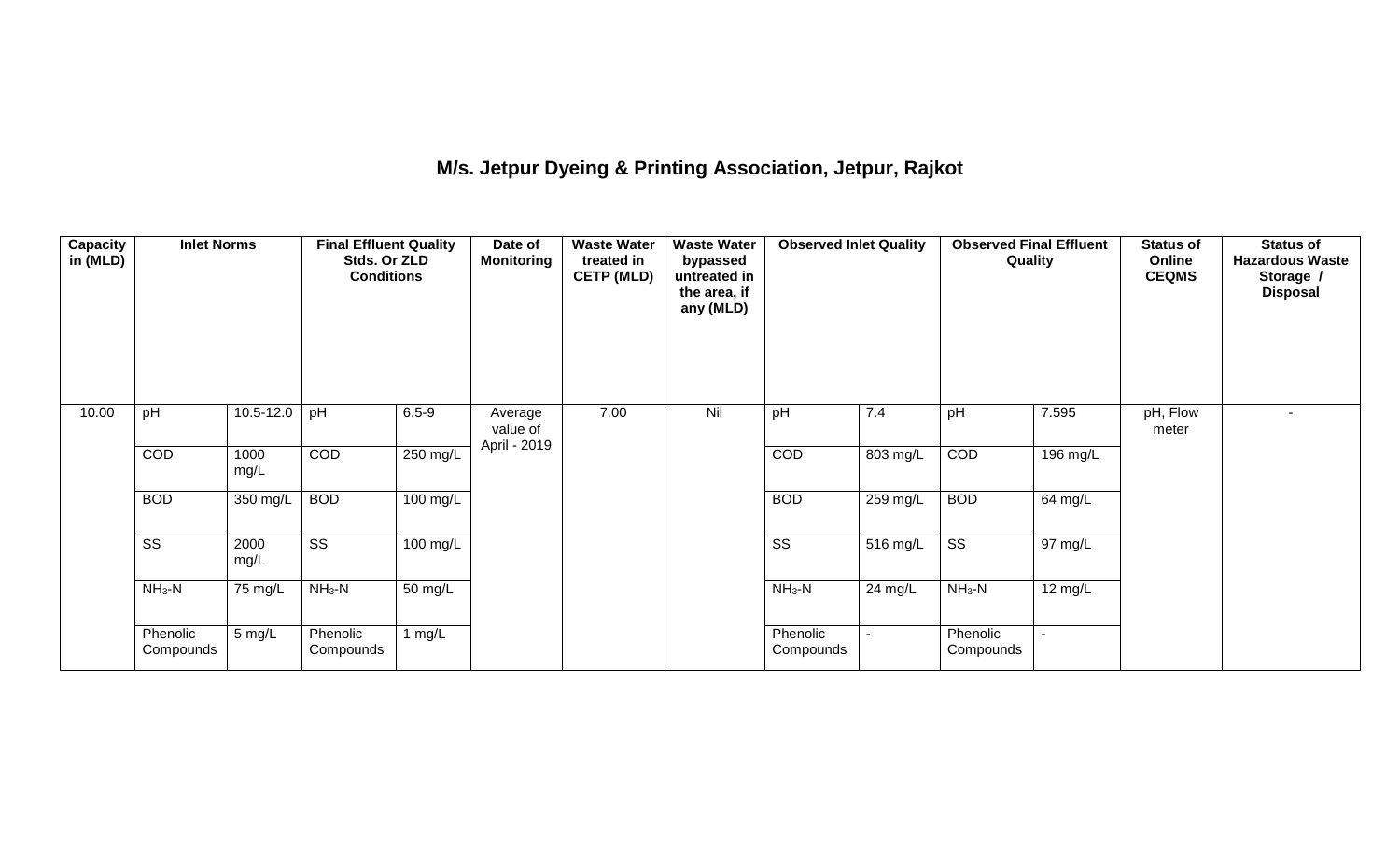# **M/s. Shri Dhareshwar GIDC Vistar Association,Dhareshwar, Rajkot**

| Capacity<br>in (MLD) | <b>Inlet Norms</b>     |              | <b>Final Effluent Quality</b><br>Stds. Or ZLD<br><b>Conditions</b> |                       | Date of<br><b>Monitoring</b> | <b>Waste Water</b><br>treated in<br><b>CETP (MLD)</b> | <b>Waste Water</b><br>bypassed<br>untreated in<br>the area, if<br>any (MLD) | <b>Observed Inlet Quality</b> |                          | <b>Observed Final Effluent</b><br>Quality |  | <b>Status of</b><br>Online<br><b>CEQMS</b> | <b>Status of</b><br><b>Hazardous Waste</b><br>Storage /<br><b>Disposal</b> |
|----------------------|------------------------|--------------|--------------------------------------------------------------------|-----------------------|------------------------------|-------------------------------------------------------|-----------------------------------------------------------------------------|-------------------------------|--------------------------|-------------------------------------------|--|--------------------------------------------|----------------------------------------------------------------------------|
| 0.09                 | pH                     | $10.5 - 12$  | pH                                                                 | 6.5 to 9              | No visit in<br>the month     | 0.07                                                  | Nil                                                                         | pH                            |                          | pH                                        |  | pH, Flow<br>Meter                          |                                                                            |
|                      | COD                    | 1000<br>mg/L | COD                                                                | $\overline{100}$ mg/L | of April -<br>2019           |                                                       |                                                                             | COD                           |                          | COD                                       |  |                                            |                                                                            |
|                      | <b>BOD</b>             | 350 mg/L     | <b>BOD</b>                                                         | $\overline{30}$ mg/L  |                              |                                                       |                                                                             | <b>BOD</b>                    | $\overline{\phantom{a}}$ | <b>BOD</b>                                |  |                                            |                                                                            |
|                      | $\overline{\text{ss}}$ | 2000<br>mg/L | $\overline{\text{ss}}$                                             | $100$ mg/L            |                              |                                                       |                                                                             | $\overline{\text{SS}}$        |                          | $\overline{\text{SS}}$                    |  |                                            |                                                                            |
|                      | $NH3-N$                | 75 mg/L      | $NH3-N$                                                            | $\frac{1}{50}$ mg/L   |                              |                                                       |                                                                             | $NH_3-N$                      | $\overline{\phantom{a}}$ | $NH3-N$                                   |  |                                            |                                                                            |
|                      | Phenolic<br>Compounds  | 5 mg/L       | Phenolic<br>Compounds                                              | 1 $mg/L$              |                              |                                                       |                                                                             | Phenolic<br>Compounds         |                          | Phenolic<br>Compounds                     |  |                                            |                                                                            |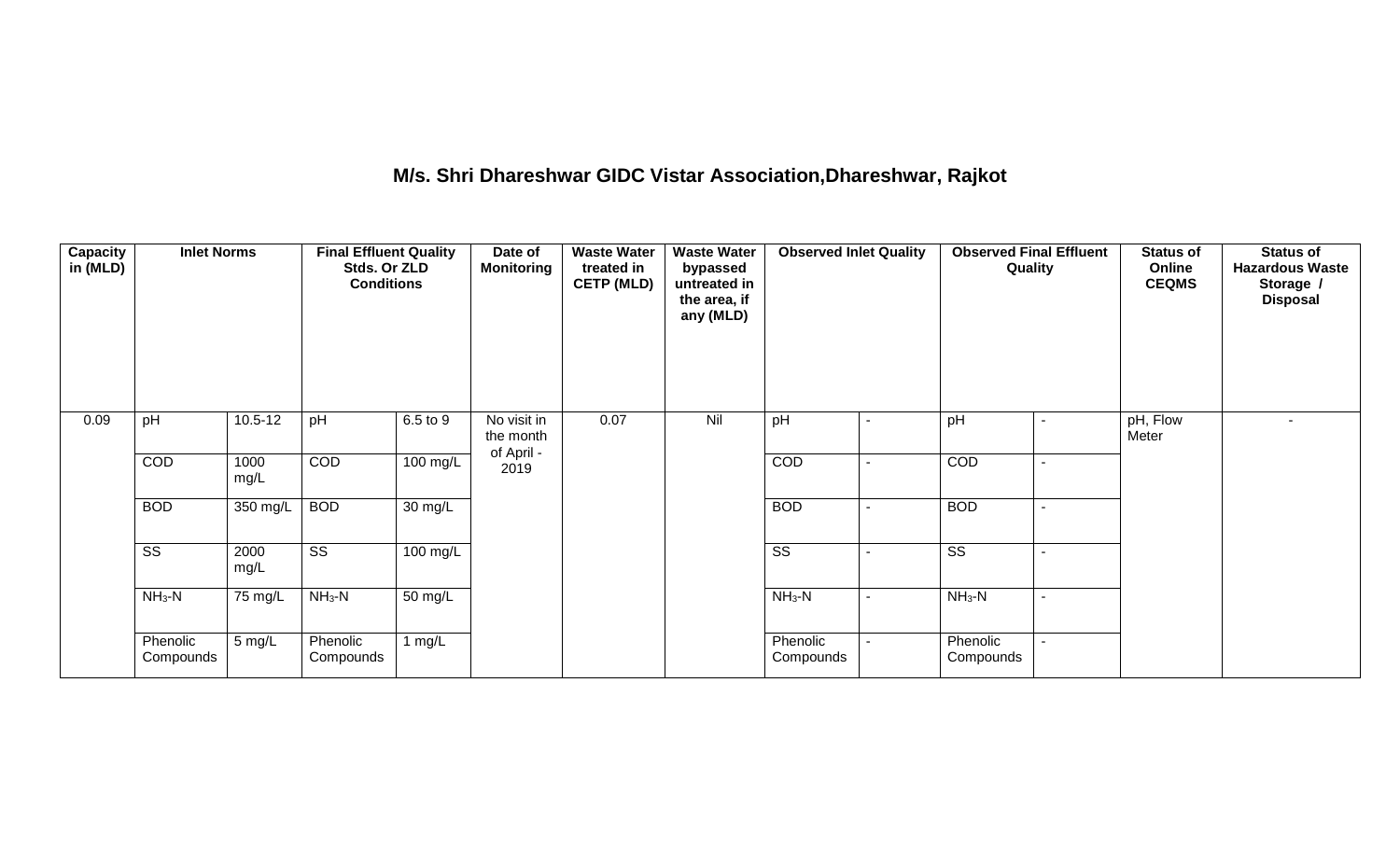## **M/s. Jay Khodiyar Enviro-Technologies Pvt. Ltd., Rajkot**

| <b>Capacity</b><br>in (MLD) | <b>Inlet Norms</b>     |                          | <b>Final Effluent Quality</b><br>Stds. Or ZLD<br><b>Conditions</b> |                      | Date of<br><b>Monitoring</b>        | <b>Waste Water</b><br>treated in<br><b>CETP (MLD)</b> | bypassed<br>untreated in<br>the area, if<br>any (MLD)<br>Nil | <b>Observed Inlet Quality</b> |                          | <b>Observed Final Effluent</b><br>Quality |            | <b>Status of</b><br>Online<br><b>CEQMS</b> | <b>Status of</b><br><b>Hazardous Waste</b><br>Storage /<br><b>Disposal</b> |
|-----------------------------|------------------------|--------------------------|--------------------------------------------------------------------|----------------------|-------------------------------------|-------------------------------------------------------|--------------------------------------------------------------|-------------------------------|--------------------------|-------------------------------------------|------------|--------------------------------------------|----------------------------------------------------------------------------|
| 0.025                       | pH                     | Up to $5$                | pH                                                                 | 6.5 to 8.5           | Average<br>value of<br>April - 2019 | 0.007                                                 |                                                              | pH                            |                          | pH                                        | 7.99       | $\sim$                                     | Disposal - 10 MT                                                           |
|                             | COD                    | 250 mg/L                 | COD                                                                | $100 \text{ mg/L}$   |                                     |                                                       |                                                              | COD                           |                          | COD                                       | 8 mg/L     |                                            |                                                                            |
|                             | <b>BOD</b>             | 100 mg/L                 | <b>BOD</b>                                                         | 30 mg/L              |                                     |                                                       |                                                              | <b>BOD</b>                    | $\blacksquare$           | <b>BOD</b>                                | $2$ mg/L   |                                            |                                                                            |
|                             | $\overline{\text{ss}}$ | 250 mg/L                 | $\overline{\text{ss}}$                                             | $100 \text{ mg/L}$   |                                     |                                                       |                                                              | $\overline{\text{ss}}$        |                          | $\overline{\text{ss}}$                    | 22 mg/L    |                                            |                                                                            |
|                             | $NH3-N$                | $\overline{\phantom{a}}$ | $NH3-N$                                                            | $\overline{50}$ mg/L |                                     |                                                       |                                                              | $NH3-N$                       | $\overline{\phantom{a}}$ | $NH_3-N$                                  | $1$ mg/L   |                                            |                                                                            |
|                             | Phenolic<br>Compounds  |                          | Phenolic<br>Compounds                                              | 1 mg/L               |                                     |                                                       |                                                              | Phenolic<br>Compounds         | $\blacksquare$           | Phenolic<br>Compounds                     | <b>BDL</b> |                                            |                                                                            |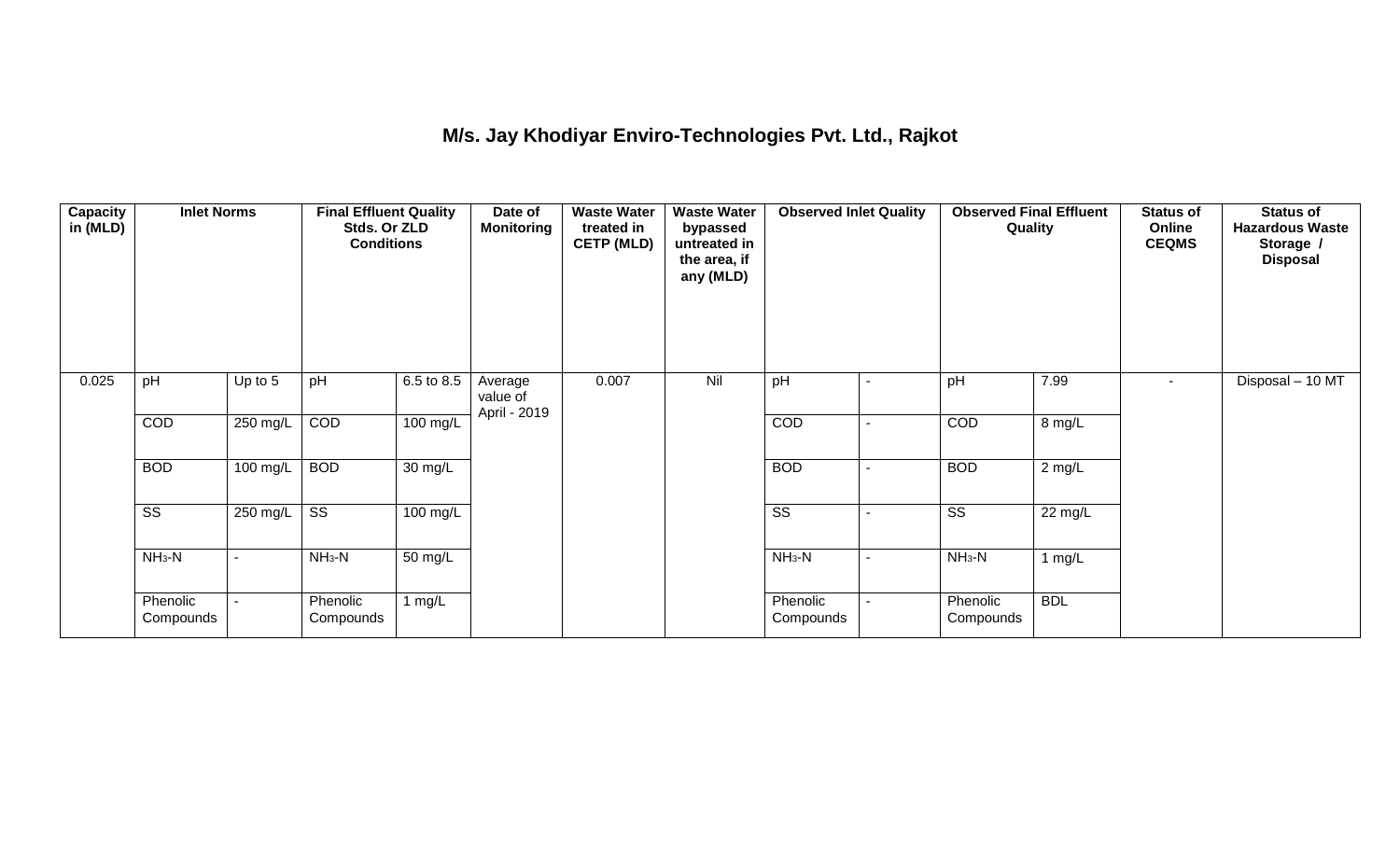#### **M/s. Kalol GIDC Industries Association, Kadi, Gandhinagar**

| <b>Capacity</b><br>in (MLD) | <b>Inlet Norms</b>     |              | <b>Final Effluent Quality</b><br>Stds. Or ZLD<br><b>Conditions</b> |                    | Date of<br><b>Monitoring</b>        | <b>Waste Water</b><br>treated in<br><b>CETP (MLD)</b><br>0.35 | <b>Waste Water</b><br>bypassed<br>untreated in<br>the area, if<br>any (MLD)<br>Nil | <b>Observed Inlet Quality</b> |  | <b>Observed Final Effluent</b><br>Quality |                      | <b>Status of</b><br>Online<br><b>CEQMS</b> | <b>Status of</b><br><b>Hazardous Waste</b><br>Storage /<br><b>Disposal</b> |
|-----------------------------|------------------------|--------------|--------------------------------------------------------------------|--------------------|-------------------------------------|---------------------------------------------------------------|------------------------------------------------------------------------------------|-------------------------------|--|-------------------------------------------|----------------------|--------------------------------------------|----------------------------------------------------------------------------|
| 0.40                        | pH                     | 6.5 to 8.5   | pH                                                                 | 6.5 to 8.5         | Average<br>value of<br>April - 2019 |                                                               |                                                                                    | pH                            |  | pH                                        | 7.62                 | $\sim$                                     | Storage - 12 MT<br>Disposal - 24 MT                                        |
|                             | COD                    | 2000<br>mg/L | COD                                                                | 250 mg/L           |                                     |                                                               |                                                                                    | COD                           |  | <b>COD</b>                                | 280 mg/L             |                                            |                                                                            |
|                             | <b>BOD</b>             | 700 mg/L     | <b>BOD</b>                                                         | $100 \text{ mg/L}$ |                                     |                                                               |                                                                                    | <b>BOD</b>                    |  | <b>BOD</b>                                | 46 mg/L              |                                            |                                                                            |
|                             | $\overline{\text{ss}}$ |              | $\overline{\text{ss}}$                                             | 100 mg/L           |                                     |                                                               |                                                                                    | $\overline{\text{ss}}$        |  | $\overline{\text{ss}}$                    | $\overline{28}$ mg/L |                                            |                                                                            |
|                             | $NH3-N$                | 50 mg/L      | $NH3-N$                                                            | 50 mg/L            |                                     |                                                               |                                                                                    | $NH_3-N$                      |  | $NH3-N$                                   | 29 mg/L              |                                            |                                                                            |
|                             | Phenolic<br>Compounds  |              | Phenolic<br>Compounds                                              | 1 $mg/L$           |                                     |                                                               |                                                                                    | Phenolic<br>Compounds         |  | Phenolic<br>Compounds                     | <b>BDL</b>           |                                            |                                                                            |